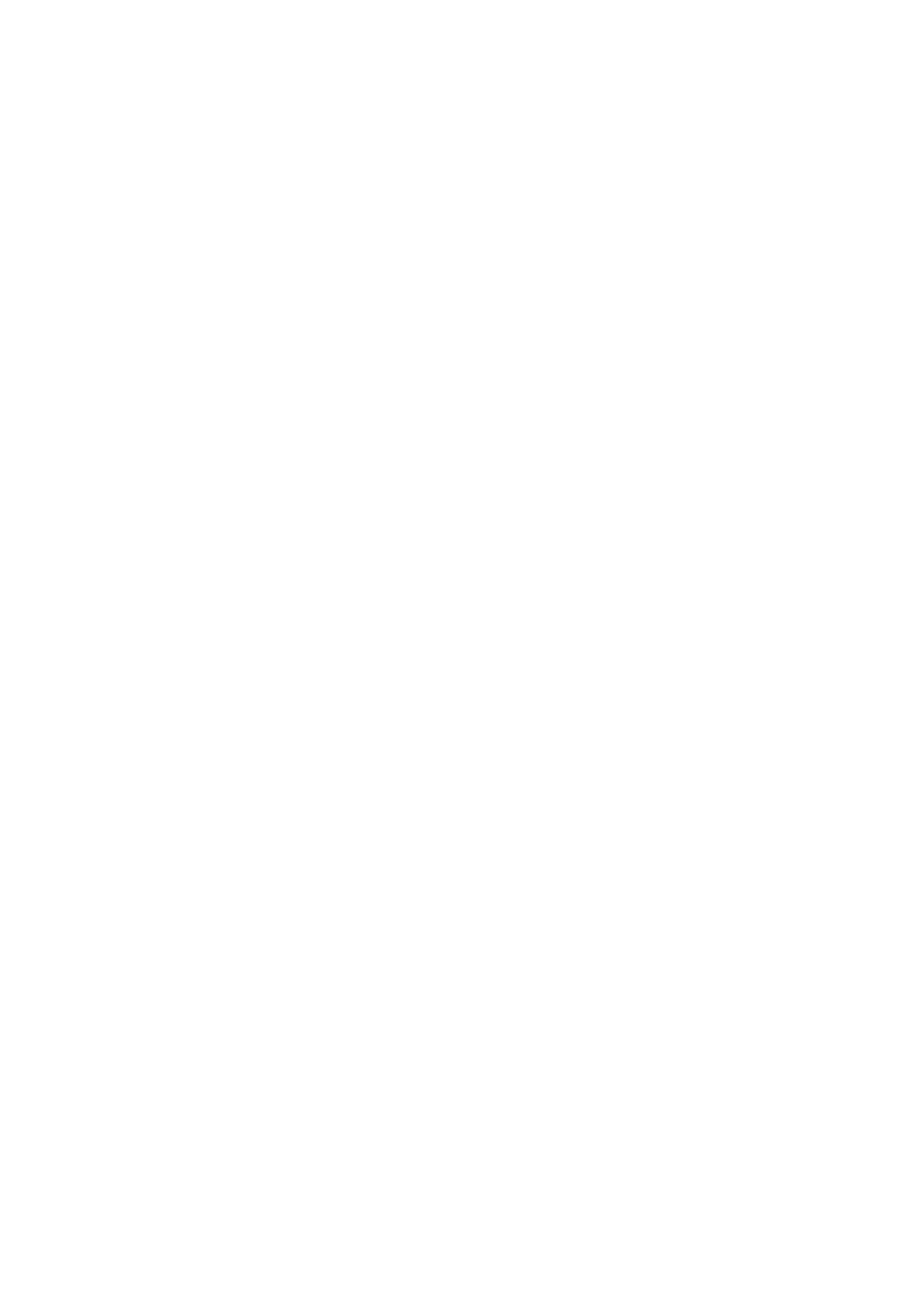## **Table of Contents**

| <b>Introduction</b>                                               | 2  |
|-------------------------------------------------------------------|----|
| Papers at a glance                                                | 3  |
| Reason and authority for laying a paper before the House          | 3  |
| Laying before both Houses or before the House of Commons only     | 4  |
| Laying requirements for all papers                                | 4  |
| Timing of release and publication of papers laid before the House | 6  |
| Format of documents and title pages                               | 8  |
| Times papers can be laid in the Journal Office                    | 9  |
| <b>Act papers</b>                                                 | 10 |
| House of Commons (HC) papers                                      | 10 |
| HC numbers                                                        | 11 |
| Laying an HC paper                                                | 11 |
| Printing and format requirements for HC papers                    | 12 |
| Papers laid by Return to an Address (Unopposed Returns)           | 12 |
| <b>Command papers</b>                                             | 13 |
| <b>Statutory Instruments</b>                                      | 14 |
| <b>Withdrawing a paper and Correction Slips</b>                   | 16 |
| Corrections to HC papers                                          | 16 |
| Corrections to Statutory Instruments                              | 16 |
| Withdrawing a paper                                               | 17 |
| <b>Contacts for further advice</b>                                | 18 |
| <b>Appendices:</b>                                                | 19 |
| Appendix 1: What can be laid when                                 | 19 |
| Appendix 2: Sample title page for a House of Commons paper        | 20 |
| Appendix 3: Sample covering letter for an HC paper,               |    |
| Act paper or Command paper                                        | 21 |
| Appendix 4: Sample covering letter for a Statutory Instrument     | 22 |
| Appendix 5: Sample letter requesting a motion to be tabled        | 23 |
| Appendix 6: Sample letter withdrawing a paper                     | 24 |
| Appendix 7: Sample letter withdrawing a motion                    | 25 |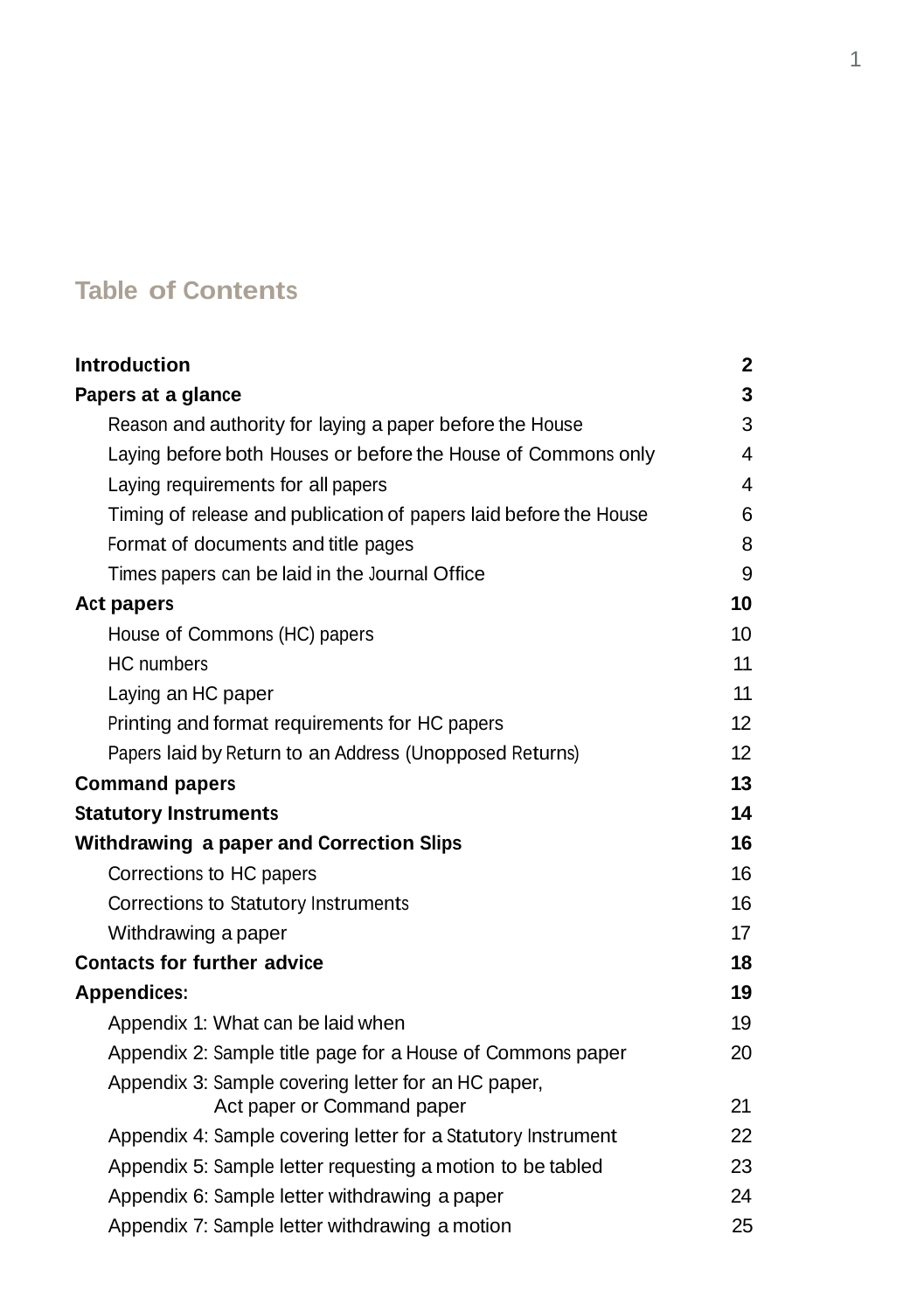## **INTRODUCTION**

- **1)** This guidance note is aimed at staff in organisationsrequired to lay papers before Parliament.
- **2)** The information in this guide will help you to determine which type of document you are laying, set out what you are required to do at each stage of the laying process, and ensure that it is presented for laying in the correct format. If you have any questions or queries please do not hesitate to contact the House of Commons Journal Office.
- **3)** Specific requirements for the following categories of paper are set out in this guide:
	- Act papers (for both those printed as House of Commons (HC) papers and unnumbered Act papers); and
	- Command papers (numbered and unnumbered).
- **4)** This document does not provide detailed guidance on the laying of Statutory Instruments—basic information is given on *page 14* and the Journal Office will be happy to provide you with the advice that they can offer. The SI Registrar (SIRegistrar@nationalarchives.gov.uk) is able to provide detailed information on the preparation and making of statutory instruments and the parliamentary procedures relating to them or you can consult Statutory Instrument Practice.
- **5)** If you have any queries, you can contact the House of Commons Journal Office on 020 7219 3361 or at journal of fice @parliament[.](mailto:journaloffice@parliament.uk)uk. The parliamentary branch of your department or parent department may also be available to offer advice. If your document is a Command or House of Commons Paper you will need to contact HH Global (the RM6170 Lot 1 Framework supplier) about producing and distributing your document. While you can use other suppliers or no suppliers in addition to HH Global you will need to use some core HH Global services as a minimum. Contact The National Archives for further information. <sup>1</sup> For other documents, if you are printing a document yourself you will need to contact the House of Commons Vote Office to ensure that copies of the document are available to Members. If you are laying your document in the House of Lords, you will also need to contact the House of Lords Printed Paper Office.
- **6)** The information in this booklet relatesto laying requirements for the House of Commons. However, the requirements of the House of Lords are substantially similar. Contact details for the Printed Paper Office in the House of Lords are provided, together with the detailsfor the Journal Office and other sources of advice, at the end of this guidance (*see page 18*).

<sup>1</sup> The Controller of Her Majesty's Stationery Office, the Chief Executive of The National Archives, is responsible for setting the production standards and overseeing the publication of certain government publicationsincluding HC and Command papers.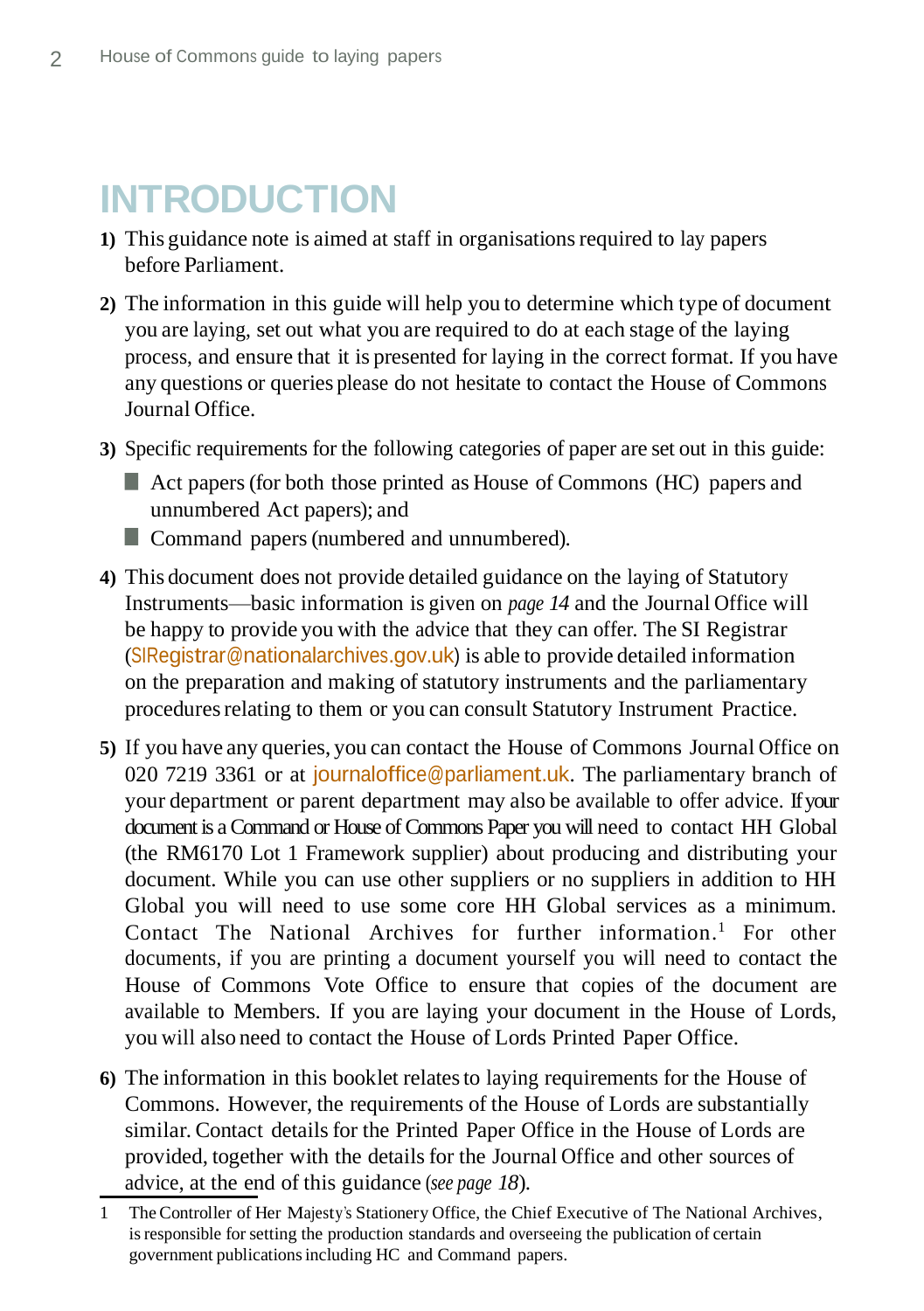## **PAPERS AT A GLANCE**

## **Reason and authority for laying a paper before the House**

- **7)** The purpose of laying a paper before the House of Commons isto make the information contained in the document available to the House and its Members. **Members may come to the Journal Office to look at a document as soon as it islaid. Copies of laid documentsshould also be available in the Vote Office shortly after they are laid**. <sup>2</sup> Depositing a paper in the House of Commons Library does not constitute laying.
- **8)** Once a paper has been laid before the House, it will appear in the Appendix to the Votes and Proceedings. The Votes and Proceedings is the formal legal record of what happens in the House of Commons and is published overnight at the end of each sitting day and is available online.<sup>3</sup>
- **9)** Many documents are required by law to be laid before the House. These are called Act papers and are referred to as being laid "by Act". <sup>4</sup>Other papers are made available to the House by the Government. These are called Command papers and are referred to as being laid "by Command". <sup>5</sup> A paper cannot be laid by both Act and Command, although in some cases papers are laid by Act in the Commons and by Command in the Lords. If you are in any doubt asto the authority by which your document should be laid please contact the Journal Office as early as possible, as we can check the authority used when a similar paper has previously been laid. It might also be advisable to check with your departmental lawyers who will be aware of the department's (or non-departmental body's) relevantstatutory responsibilities, as well as any updates to them.

### **Laying before both Houses or before the House of Commons only**

**10)** Before laying your paper you should check whether it needs to be laid before Parliament (i.e. both the House of Commons and the House of Lords) or only before the House of Commons. The title page of the document should be worded accordingly (i.e. 'Presented to Parliament...' or 'Presented to the House of Commons...').

3 www.parliament.uk/business/ [publications/business-papers/commons/votes-and-proceedings](http://www.parliament.uk/business/publications/business-papers/commons/votes-and-proceedings/#session%3D27%26year%3D2016%26month%3D0%26day%3D25).

5 The Government lays these papers "by Command" of Her Majesty under the Royal prerogative.

<sup>2</sup> [Speaker's](http://www.publications.parliament.uk/pa/cm200809/cmhansrd/cm090325/debtext/90325-0003.htm#09032538000004) Ruling, 25 March 2009 (HC Deb Col 307).

<sup>4</sup> The Act that requires the document to be laid provides statutory authority. This also applies to paperslaid by Statutory Instrument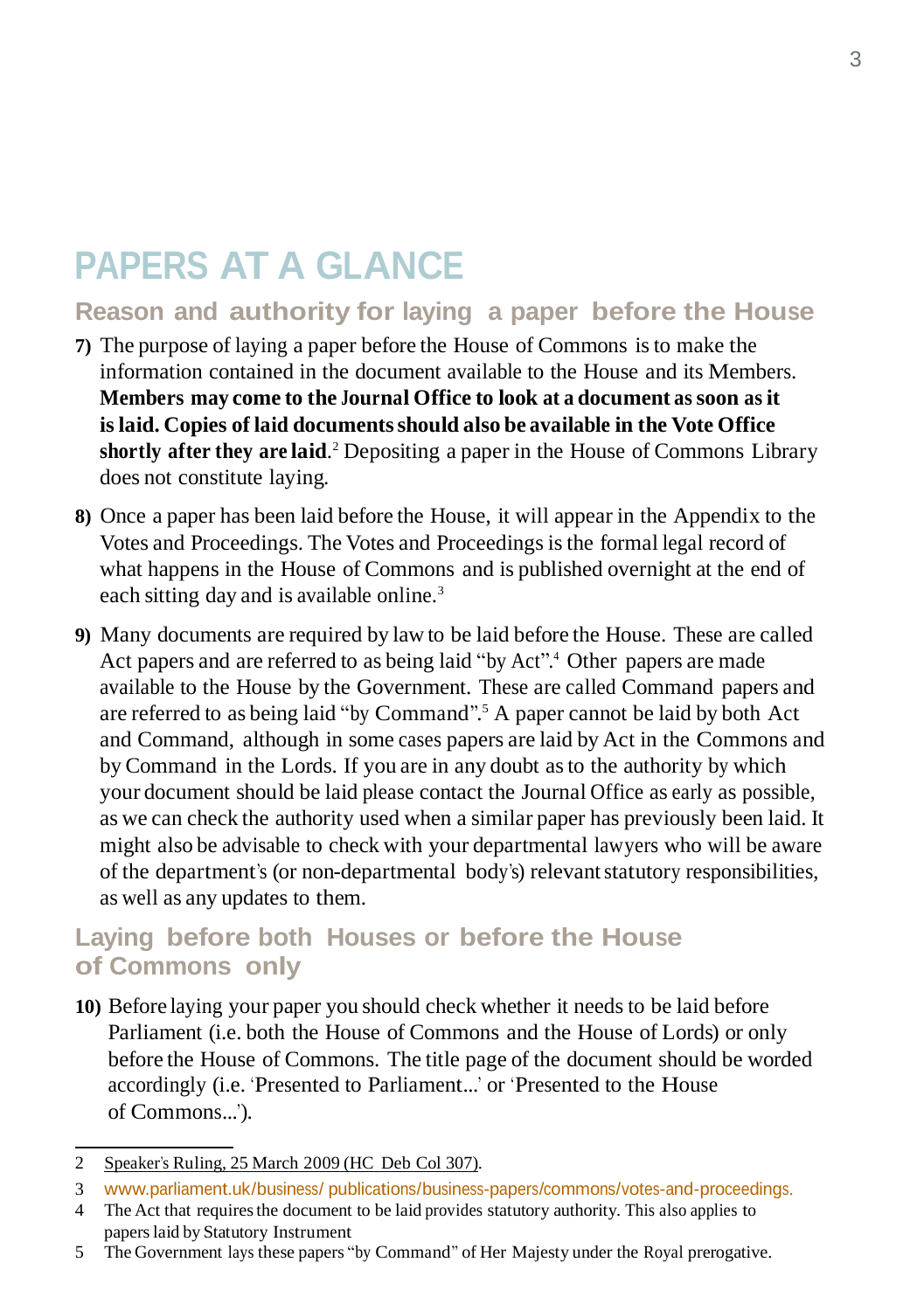- **11)** The Treasury may issue an accounts direction under section 7 of the Government Resources and Accounts Act 2000. Accounts to which such a direction applies must be prepared and transmitted to the Comptroller and Auditor General, who must certify and report on them to the Treasury. **They must be then laid before the House of Commons. Accounts produced under sections 6 and 7 of this Actshould not be laid before the House of Lords unless there is an Act of Parliament stating that an accompanying report must be laid before Parliament.**
- **12)** Trading Funds are subject to an accounts direction provided for by Section 4(6) (a) of the Government Trading Funds Act 1973 (as amended by the Government Trading Act 1990). The same procedures for reporting by the Comptroller and Auditor General should be followed, **except that reports and accounts under the Government Trading Funds Act 1973 are laid before both Houses.**
- **13)** If your paper islaid under a different Act, the Act will specify whether the document isto be laid before Parliament or before the House of Commons. Your lawyers or those of your parent department will be able to check this for you.
- **14)** Command papers and most Statutory Instruments are normally laid before both Houses.

### **Laying requirements for all papers**

- **15)** To lay a paper, two complete copies of the paper must be delivered, by hand, to the Journal Office, which is on the third floor of the House of Commons above the Chamber (the room is marked 'CBD administration'); this is usually done by parent departments, whose messengers have passes to access the Parliamentary Estate. The Journal Office in the Commons is not the same place asthe Vote Office, which handles bulk copies of papersfor distribution to Members and others. Documents are not accepted for laying by post, fax or e-mail. Where applicable, two copies of the paper will also need to be laid in the House of Lords Printed Paper Office. When laying a paper you need:
	- **two copies of the paper;**
	- $\blacksquare$  two copies of the covering letter (one stapled to the front of each copy of the document) and a third copy of the cover letter to act as a receipt. The cover letter should state: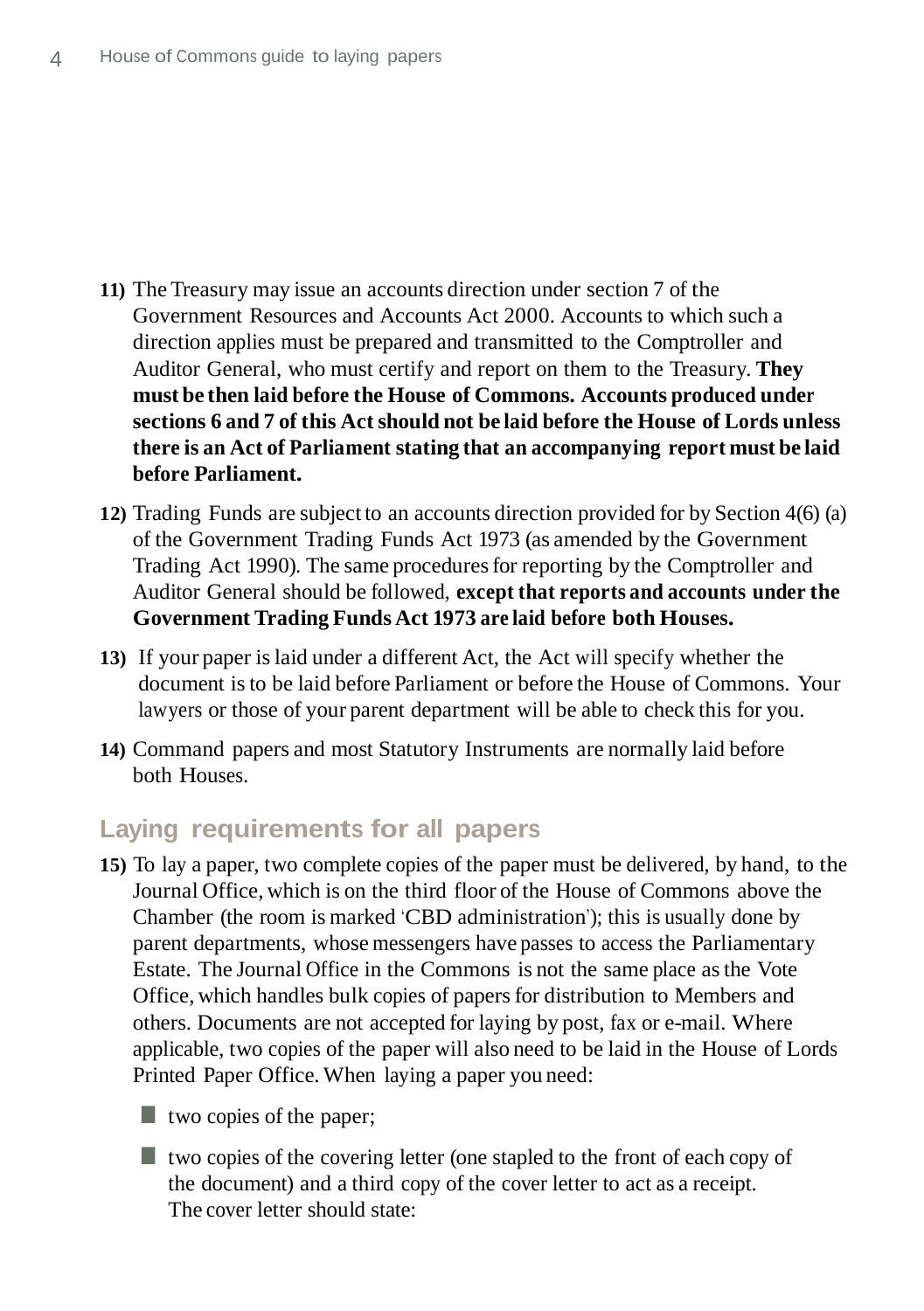- $\blacksquare$  the title of the paper;
- $\blacksquare$  the authority for laying the paper (e.g. Act, Command);
- what or whether any parliamentary procedure (e.g. negative, affirmative) applies;
- whether there are any accompanying documents (e.g. explanatory memorandum or impact assessment);
- the name of the Minister formally laying the document;<sup>6</sup>
- contact details, including a direct telephone number, of the person responsible for laying the paper; and
- $\blacksquare$  (if applicable) that the document is being laid in proof or 'typescript' form. A "proof" copy for laying must be correct and not different in any way from the final published version.

Sample cover letters are available at *Appendices 3 and 4*.

**16)** The copy of the document laid before the House must be the final version. The online version of the paper, which cannot be published before the paper islaid, must be identical to the printed version. If any revision or correction is necessary after laying, please contact the Journal Office in the Commons and the Printed Paper Office in the Lords to discuss whether the document can be corrected or if it should be withdrawn and re-laid. Further information is given at *page 16*.

<sup>6</sup> This should be the responsible Commons Minister. Where there isshared Ministerial responsibility it will be for departments to decide which Minister will lay the paper before the House. Where the Minister responsible is a Lords Minister a decision should be made at departmental level about the Commons Minister who should be recorded as having laid the paper.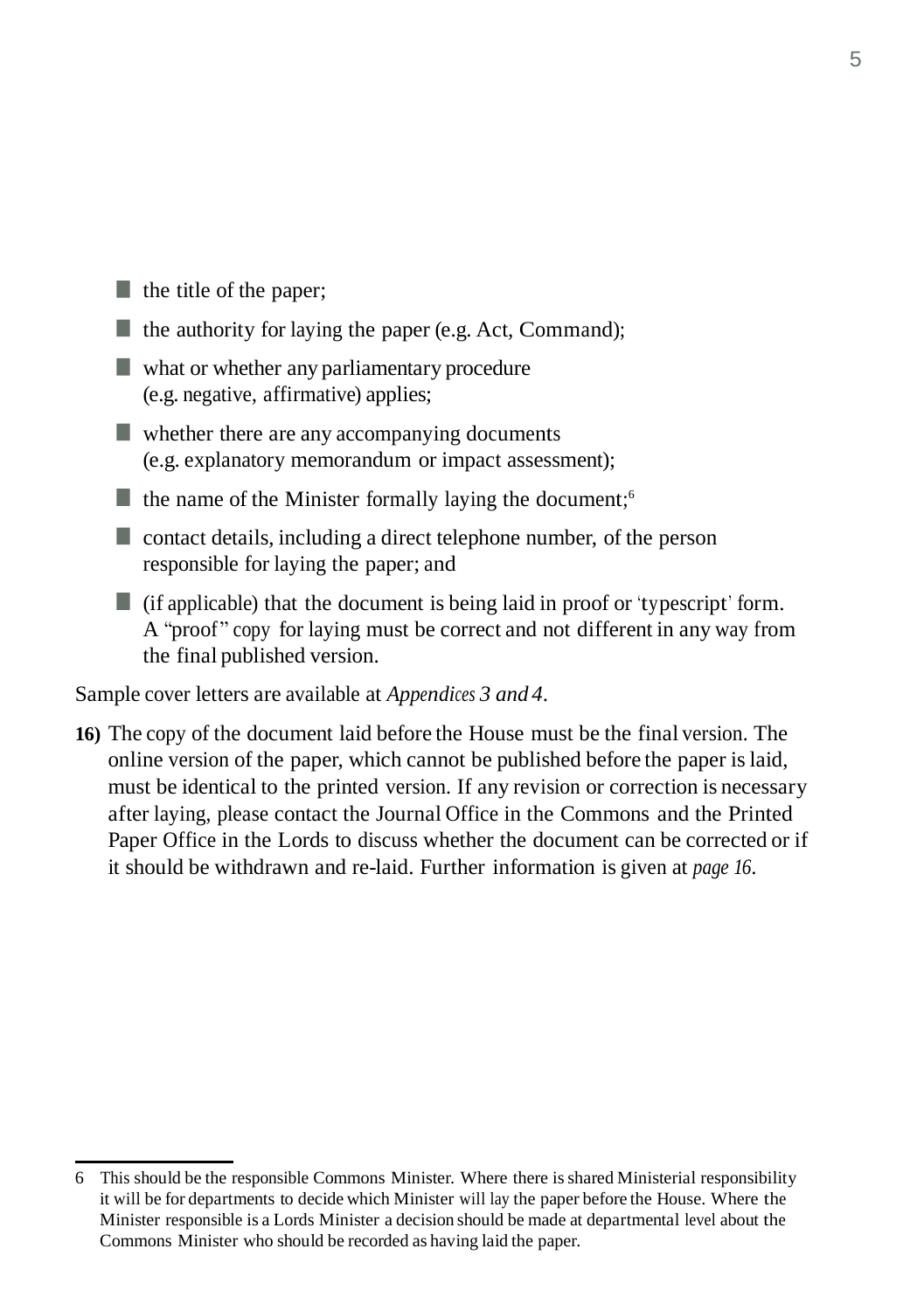## **Timing of release and publication of papers laid before the House**

- **17)** A paper is considered to be formally laid before the House when a copy of it is accepted by the Journal Office. At that point Members of the House are able to come to the Journal Office to view the document. Hard copies of the document should be available in the Vote Office shortly after laying so that copies can be made available to Members. <sup>7</sup>If the Lot 1 Framework supplier is producing and/or distributing the document through its HC and Command papers service it will liaise with the Vote Office directly. If organisations are using other production and distribution arrangements (such as producing and printing the paper within the department) then it will be their responsibility to ensure that hard copies are available. This does not mean that the document also has to be available to the general public at that time, however there should not be a long delay between laying and making the document publicly available.
- **18)** If your document is an unnumbered Command paper (other than an Explanatory Memorandum or Impact Assessment to a Statutory Instrument or an Annual Report and Accounts) you should e-mail a copy to the Vote Office shortly after it has been laid (Vote\_Office@parliament.uk).
- **19)** If a document issubject to an embargo, youmay lay it before the embargo expires. You should however label it with embargo stickers. The Journal Office is not responsible for monitoring or enforcing embargos, and you should be aware that Members may view documents assoon asthey have been laid (i.e. before the embargo expires).
- **20)** If your document issubject to a timed release (for example to coincide with a statement) and it is not desired that Members have copies in advance, you should wait until the time of release to lay the document. Nonetheless, there is an expectation that Members should be able to have sight of papers which form the content of ministerial statements before the statement begins. You may not deposit papersin the Journal Office for laying at a later time.
- **21)** Any paper required by an Act of Parliament to be laid before the House, should not be made publicly available (e.g. on a website) before it has been laid. The release of an HC paper before laying is a discourtesy to the House and the paper would not attract the protection of parliamentary privilege until it was laid.

<sup>7</sup> [Speaker's](http://www.publications.parliament.uk/pa/cm200809/cmhansrd/cm090325/debtext/90325-0003.htm#09032538000004) Ruling, 25 March 2009 (HC Deb Col 307).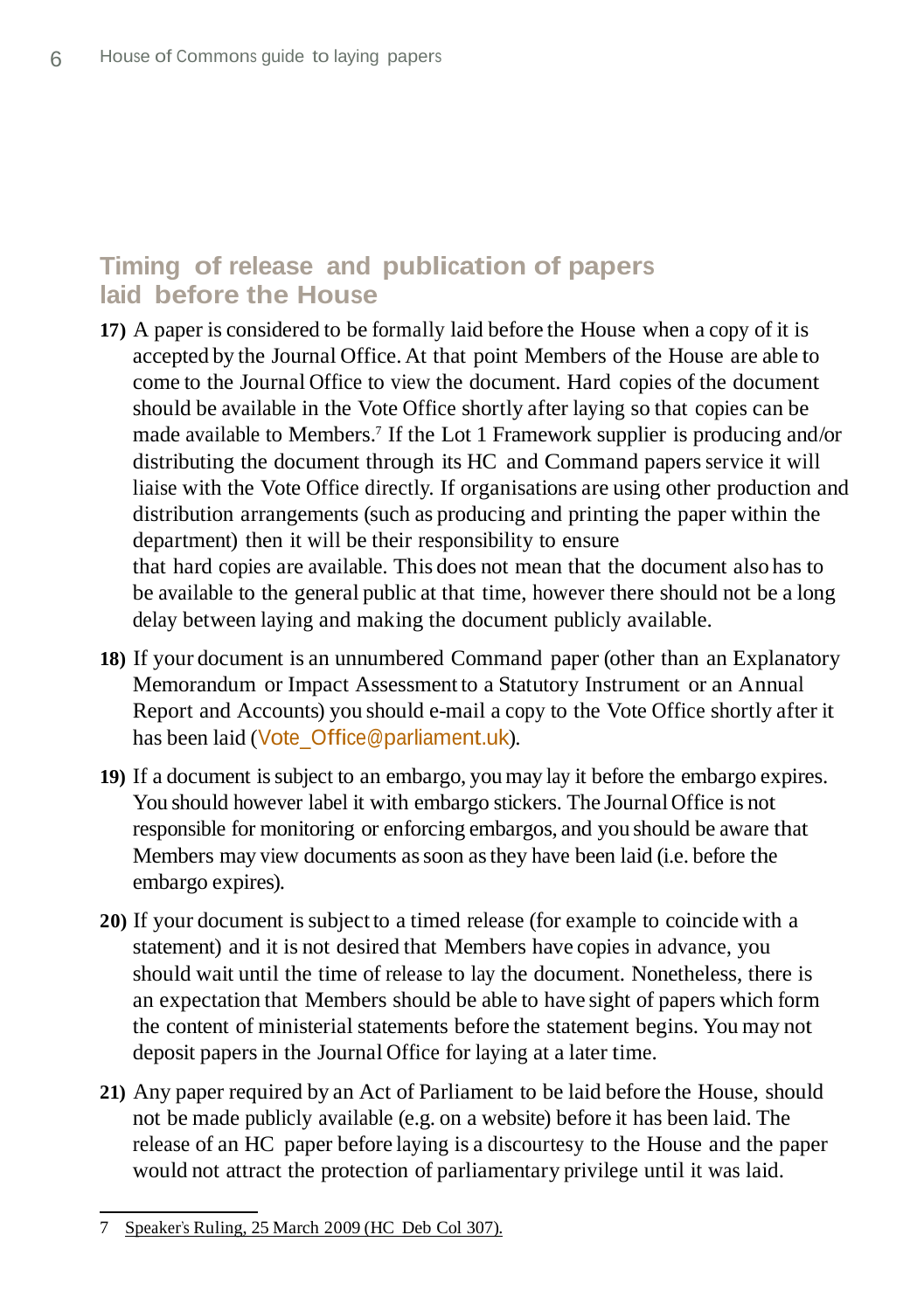- **22)** HC papers cannot be laid when the House is not sitting. Other Act papers will be received, but are not treated as being laid until the next sitting day and should not be published, or otherwise released, until that sitting day. We therefore recommend that unnumbered Act papers are only laid when the House is sitting.<sup>8</sup> You should also be aware that if your Act paper needs to be laid in both Houses it will be necessary for both Houses to be sitting. Where only one House is sitting, the same restrictions asfor non-sitting days will apply.
- **23)** After you have laid your paper it will be formally recorded in the appendix to the House of Commons Votes and Proceedings for that day (the authoritative, formal record of the House's proceedings) which will be published the following day. You should check the entry for your paper in the Votes and Proceedings for the day on which you have laid your paper.<sup>9</sup>
- **24)** You should plan the laying and publication of your document carefully to avoid being unable to lay because the House is in recess. If you anticipate that you will have difficulties in respect of this requirement you should contact the Journal Office as early as possible in the process.
- **25)** Departments are responsible for ensuring their paper is published on gov. uk correctly and promptly after laying. Organisations without gov.uk access rights that are listed on gov.uk should contact their parent departments to arrange publication. Alternatively, organisations that have any queries should email [official.publishing@nationalarchives.gov.uk](mailto:official.publishing@nationalarchives.gsi.gov.uk)[.](mailto:official.publishing@nationalarchives.gsi.gov.uk) The NAO, Electoral Commission, Local Government Boundary Commissions, IPSA and professional bodies overseen by the Privy Council Office should only publish papers on their own websites and not on gov.uk. Statutory Instruments published by TSO are deposited in accordance with The National Archives contractual arrangements. Documents produced as Command, House of Commons and un-numbered Act Papers are subject to digital legal deposit and the British Library, on behalf of the legal deposit libraries, harvests documents' PDFs from gov.uk.

<sup>8</sup> The recess dates for the House of Commons are available here: [www.parliament.uk/about/faqs/](http://www.parliament.uk/about/faqs/house-of-commons-faqs/business-faq-page/recess-dates/) [house-of-commons-faqs/business-faq-page/recess-dates/](http://www.parliament.uk/about/faqs/house-of-commons-faqs/business-faq-page/recess-dates/) and the recess dates for the House of Lords are available here: [www.parliament.uk/about/faqs/house-of-lords-faqs/lords-recess-dates/](http://www.parliament.uk/about/faqs/house-of-lords-faqs/lords-recess-dates/)..

<sup>9</sup> The Votes and Proceedings is available online: [www.parliament.uk/business/](http://www.parliament.uk/business/publications/business-papers/commons/votes-and-proceedings/#session%3D27%26year%3D2016%26month%3D0%26day%3D25) publications/ [business-papers/commons/votes-and-proceedings](http://www.parliament.uk/business/publications/business-papers/commons/votes-and-proceedings/#session%3D27%26year%3D2016%26month%3D0%26day%3D25)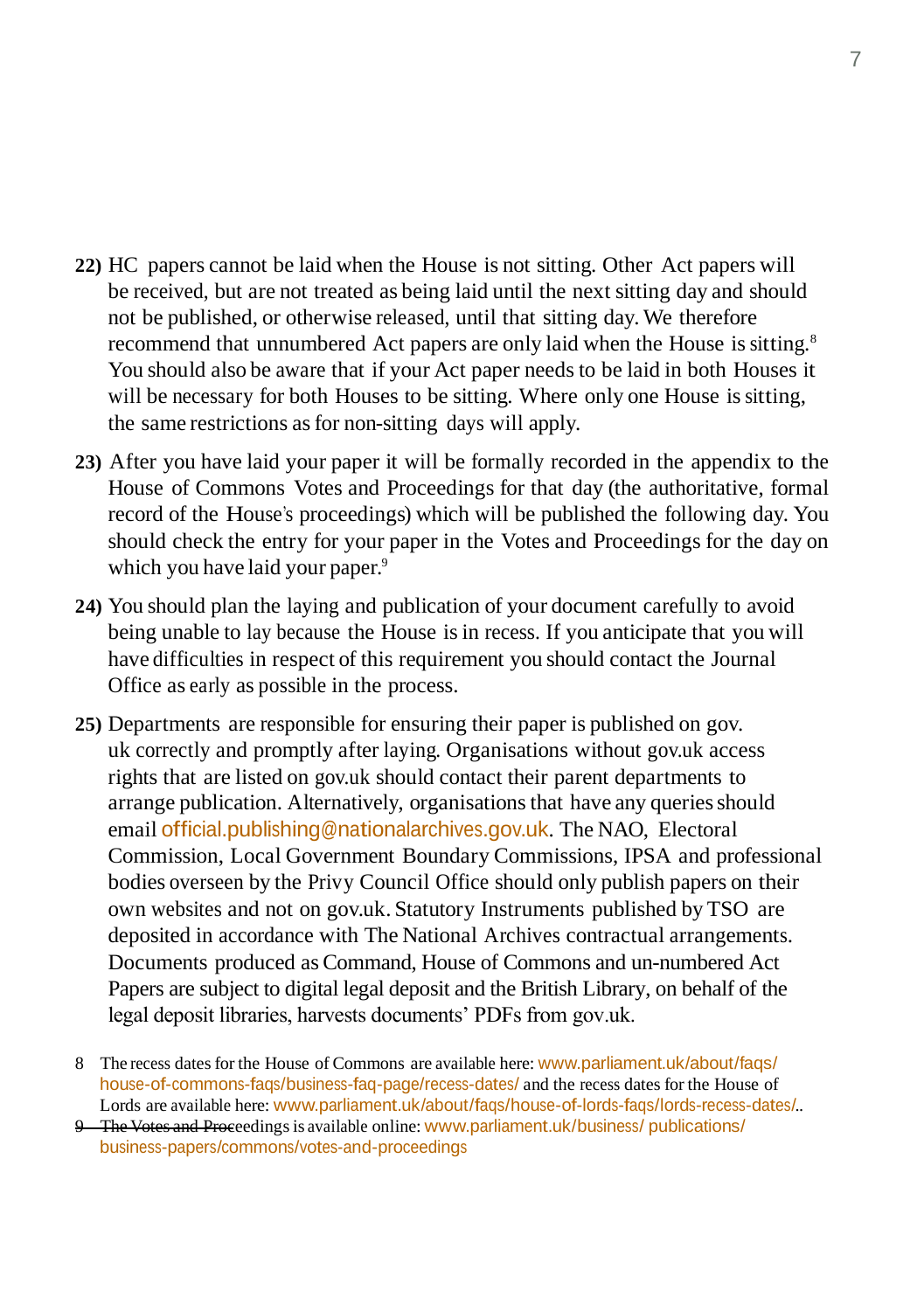### **Format of Documents and Title Pages**

**26)** Documents laid before the House must be in a standard format:

- $\blacksquare$  A4 size:
- legible text in a font size of 10 point or greater;
- $\blacksquare$  monochrome printing is acceptable, and is likely to reduce cost—graphical information should have sufficient contrast to enable it to be read;
- $\blacksquare$  colours used on title pages and on copyright statements should have enough contrast between the text and the background;
- $\blacksquare$  primarily portrait orientation (tables, etc. may be in landscape orientation); and
- **T** correctly bound (saddle stitching (staples through the spine) or perfect binding (spine glued)).

Documents that do not meet House of Commons requirements will have to be reprinted. Please contact the Journal Office if you have any queries, to ensure that your document is acceptable for laying. The laid copy must be identical to the published version (including the online version).

- **27)** All papers must contain a title page (the first inside facing (recto) page of a paper). The copyright notice (with the correct copyright statement and the publication's ISBN) must be displayed on the reverse of the title page in accordance with guidelinesfrom The National Archives. The title page should not bear substantive text, images or a contents page on its reverse.
- **28)** A title page needs to include:
	- $\blacksquare$  the full title of the document:
	- $\blacksquare$  the full statutory title of the body producing the report (rather than the name the organisation is known by);
	- (if applicable) the specific period of time covered by the report (e.g.  $2014-15$  for financial years and 2014 for calendar years);
	- **the authority under which the paper is laid (e.g. an Act or by Command)—this** should be in the form of 'Presented to Parliament pursuant to' or 'Presented to Parliament by Command of Her Majesty';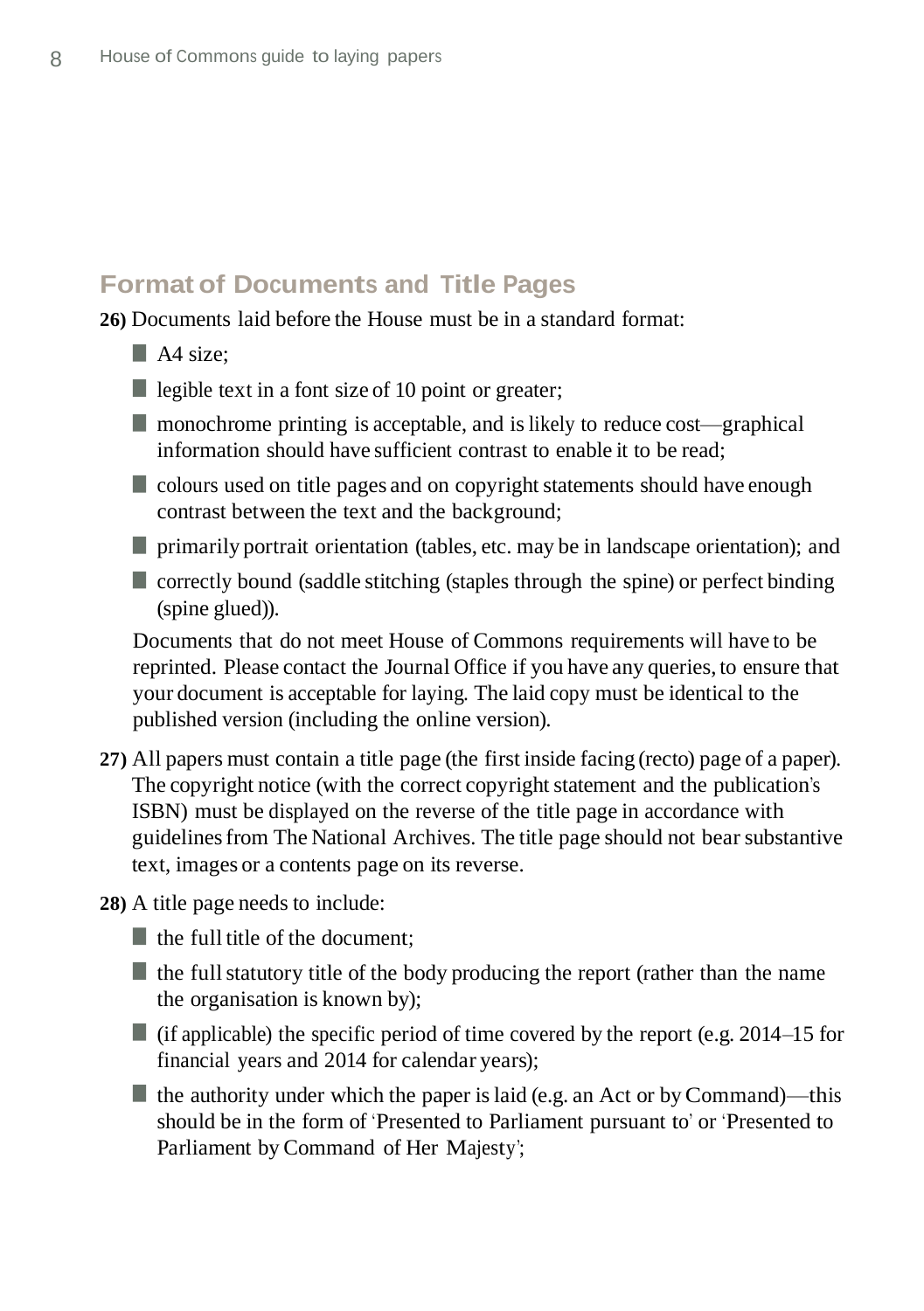- (if a HC paper) the words "Ordered by the House of Commons to be printed on XX month year"); <sup>10</sup> and
- (if applicable) a series number (Cm or HC) —this should also appear on the front cover of the paper.
- A sample title page isset out in *Appendix 2.*
- **29)** The Journal Office encourages departments and organisationsto submit draft title pagesfor checking at the earliest opportunity, to ensure that the required information has been included and title pages meet laying requirements. Draft title pages can be sent to journal office@parliament.uk. The Journal Office can turn these around relatively quickly, usually within three working days (the summer adjournment may be a possible exception). Allowing the Journal Office to check the draft title page before the content of the paper has been finalised may help to avoid any delay in printing and laying your document.
- **30)** For organisations which, unusually, expect to produce a report and accounts or other papers astwo separate volumes the requirements about title pages apply to each volume. The laying letter and each title page should make it clear that there is more than one volume. If the same HC number is being used for a multi-volume document the volumes should be numbered as HC123–I, HC 123–II etc. (i.e. volumes are distinguished by uppercase roman numerals).

#### **Times papers can be laid in the Journal Office**

**31)** The Journal Office is open to receive papers at the following times:

Sitting days: 9.30 am to the rise of the House.<sup>11</sup>

*The office should be informed of any papersthat are likely to be laid after 5.00 pm.*

Non-sitting Fridays and recesses: 11.00 am to 3.00 pm.

**32)** If the House of Lords rises earlierthan the Commons the Journal Office will stop taking papers which are due to be laid before both Houses on that day.

<sup>10</sup> If the date of laying changeslate in the publishing process, the title page must be updated accordingly to show the correct date (this can be done by sticker if you have already printed the paper). You should also check that you have updated the copies which you are providing to the Vote Office in the Commons and the Printed Paper Office in the Lords.

<sup>11</sup> On Mondays the House has usually risen by 10.30 pm, on Tuesdays and Wednesdaysthe House has usually risen by 7.30 pm, on Thursdays the House has usually risen by 5.30 pm and on Fridaysthe House has usually risen by 3.00 pm. However, the House may rise earlier than the times given, depending on the progress of business.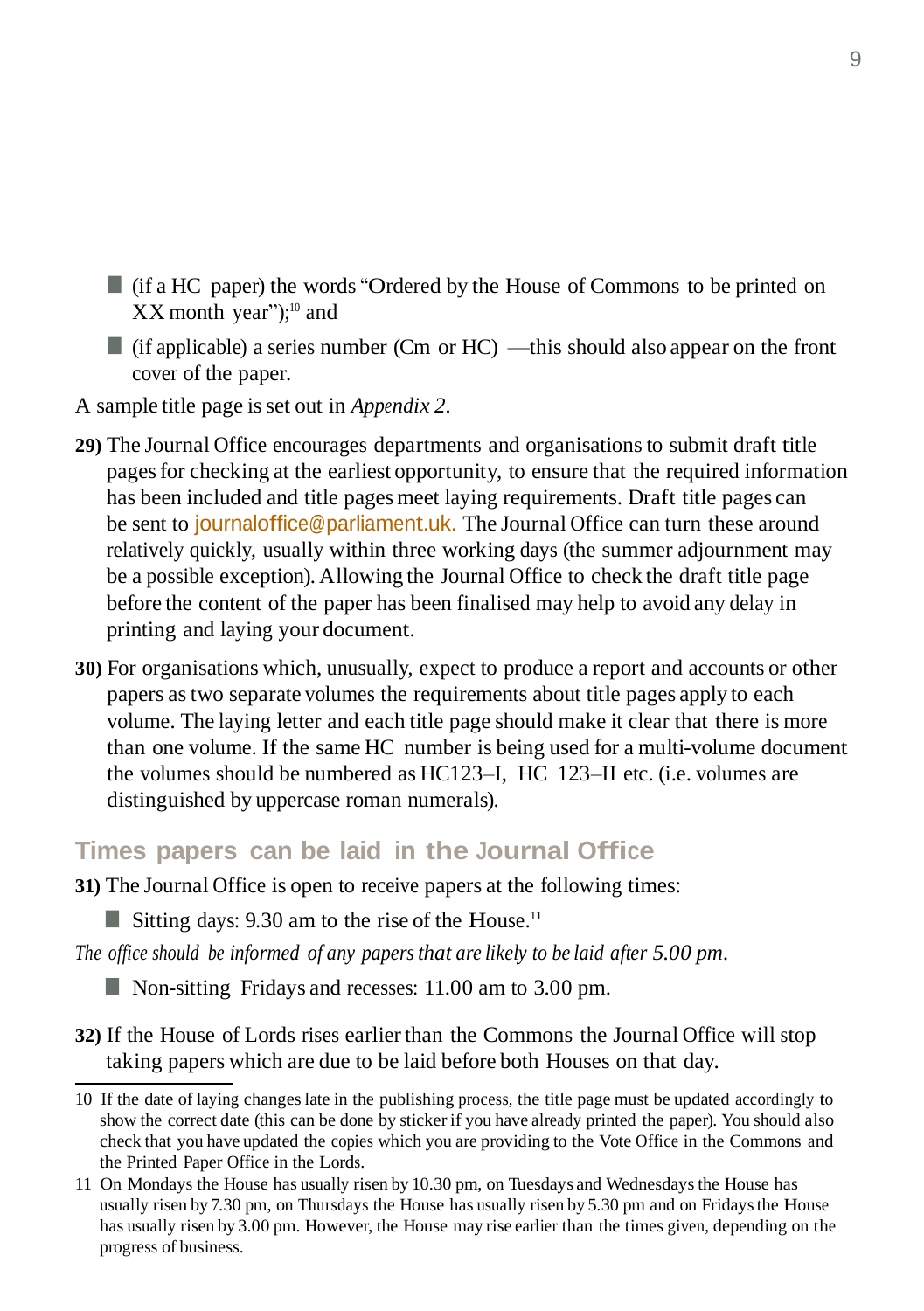# **ACT PAPERS**

### **House of Commons (HC) Papers**

- **33)** Papers ordered to be printed by the House of Commons attract the protection of parliamentary privilege under the Parliamentary Papers Act 1840 from the moment they are laid. This ensures that legal proceedings cannot be brought against personsfor the publication of the document. Papers ordered to be printed are printed as part of the HC reference series which is administered by the House of Commons Journal Office.
- **34)** However, papersshould not, other than in exceptional circumstances, knowingly make references or comments which are in breach of an injunction or other order of any court, or which might, without the protection of privilege, give rise to an action for defamation. If circumstances arise when parliamentary privilege will be used to protect the content of a paper, the authorities of the House must be consulted beforehand.
- **35)** If papersin the same sequence as your paper have previously been published as an HC paper, or your paper has sensitive content, it islikely that it should be an HC paper. If there is any question about whether a document should be laid in the HC paper series or not, please contact the Journal Office. You should note that many organisations' annual reports and accounts are required by an Act of Parliament to be audited by the Comptroller and Auditor General (i.e. the National Audit Office) before they are laid before the House.<sup>12</sup> Reports so audited should be laid as part of the HC numbered series.
- **36)** If your document is being published as an HC paper you will need to contact the Journal Office to be issued with an HC paper number (*further information at paragraph 38*).
- **37)** HC papers:
	- **n** must not be released, either in print or electronic format, before they have been laid before Parliament (to do so would be considered a discourtesy to

<sup>12</sup> Organisations whose accounts are audited by the NAO usually fall into one of the following categories: a) the Treasury hasissued an accounts direction in relation to the report and accounts under the Government Resources and Accounts Act 2000; b) the accounts are those of a trading fund under the Government Trading Funds Act 1973; or c) the organisation is a Non-Departmental Public Body (NDPB)/Arm's Length Body (ALB).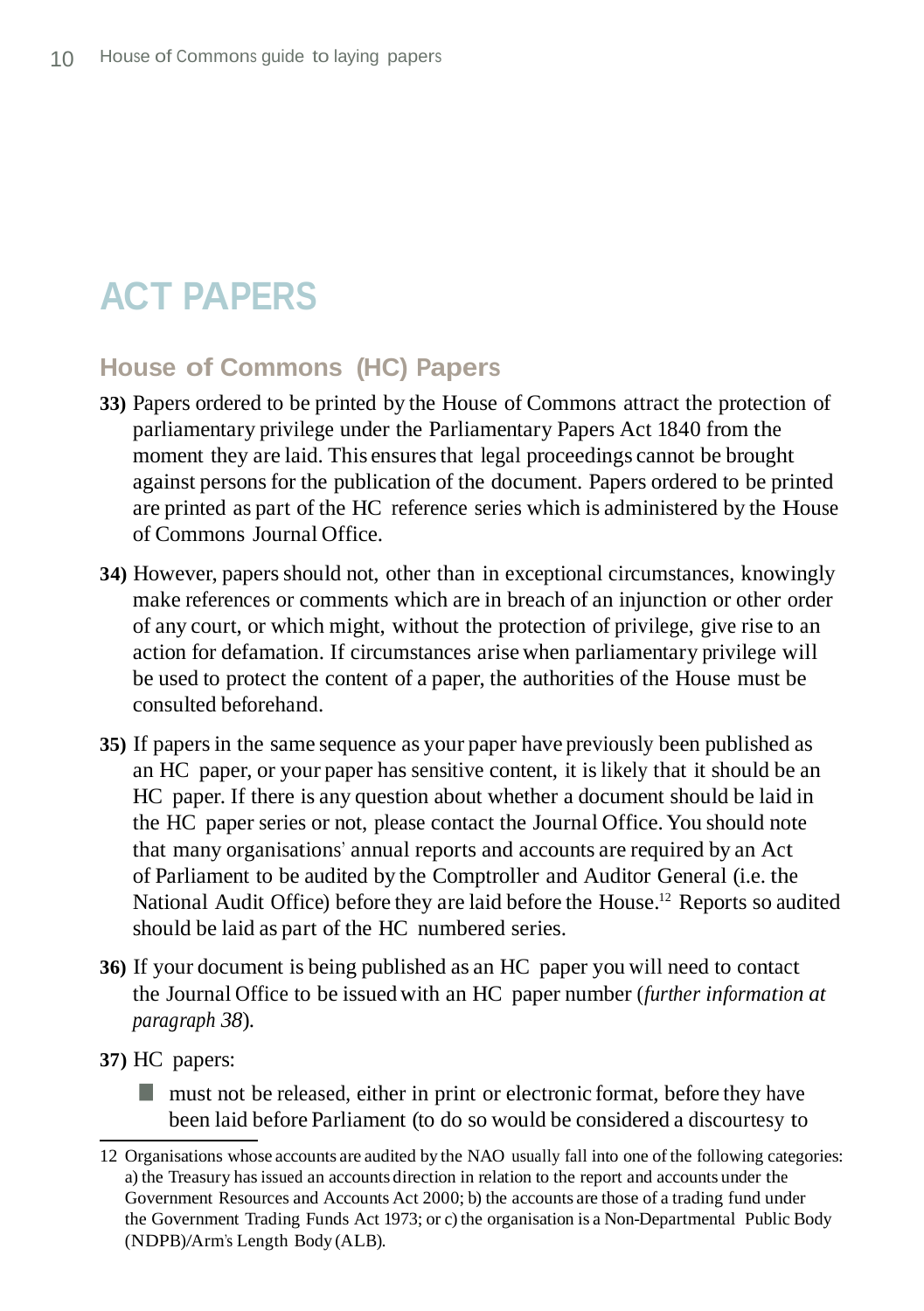Parliament and the paper would not attract the protections of parliamentary privilege before it islaid); and

should not be re-printed, in full or in part, as separate documents.<sup>13</sup>

You should plan the laying date and publication of your document carefully to avoid being unable to lay because the House is not sitting. Further information on the timing of the release of documents laid before the House is given on *page 6*.

## **HC numbers**

- **38)** The HC number series is administered by the Journal Office. Please contact the office if you are unsure whether your document should be an HC paper, to obtain an HC paper number (sometimes called a printing number) or to let the Journal Office know if a printing number is no longer required.
- **39)** The HC number series restarts at the beginning of each Session rather than at the start of the calendar year. To request an HC number you should email [journaloffice@parliament.uk](mailto:journaloffice@parliament.uk) with the words "HC Number Request from" followed by the name of the organisation in the subject header. You should indicate in the body of the email the date on which you intend to lay the document. If your request is urgent please contact the Journal Office on 020 7219 3361/3318. If the expected date for laying changes you should inform the Journal Office.
- **40)** The HC number will remain valid unlessthe paper islaid in a different parliamentary Session from the one originally planned. The Journal Office will not allocate HC numbers more than a month in advance of laying. A new HC number is required for each year's report and accounts.

## **Laying an HC paper**

**41)** As HC papers are ordered to be printed by the House they can only be laid when the House issitting. The House does not normally sit on Fridays except those on which private Members' bills are taken (thirteen per Parliamentary Session) and also adjourns periodically for recesses. The Parliamentary calendar is available on the Parliamentary website<sup>14</sup>; the Journal Office can also advise about the days on

<sup>13</sup> For example, accounts which have been printed as part of a combined annual report and accounts should not be reprinted as a separate document. If you wish to circulate only the accountssection please contact the Journal Office.

<sup>14</sup> The recess dates for the House of Commons are available here: [www.parliament.uk/about/faqs/](http://www.parliament.uk/about/faqs/house-of-commons-faqs/business-faq-page/recess-dates/)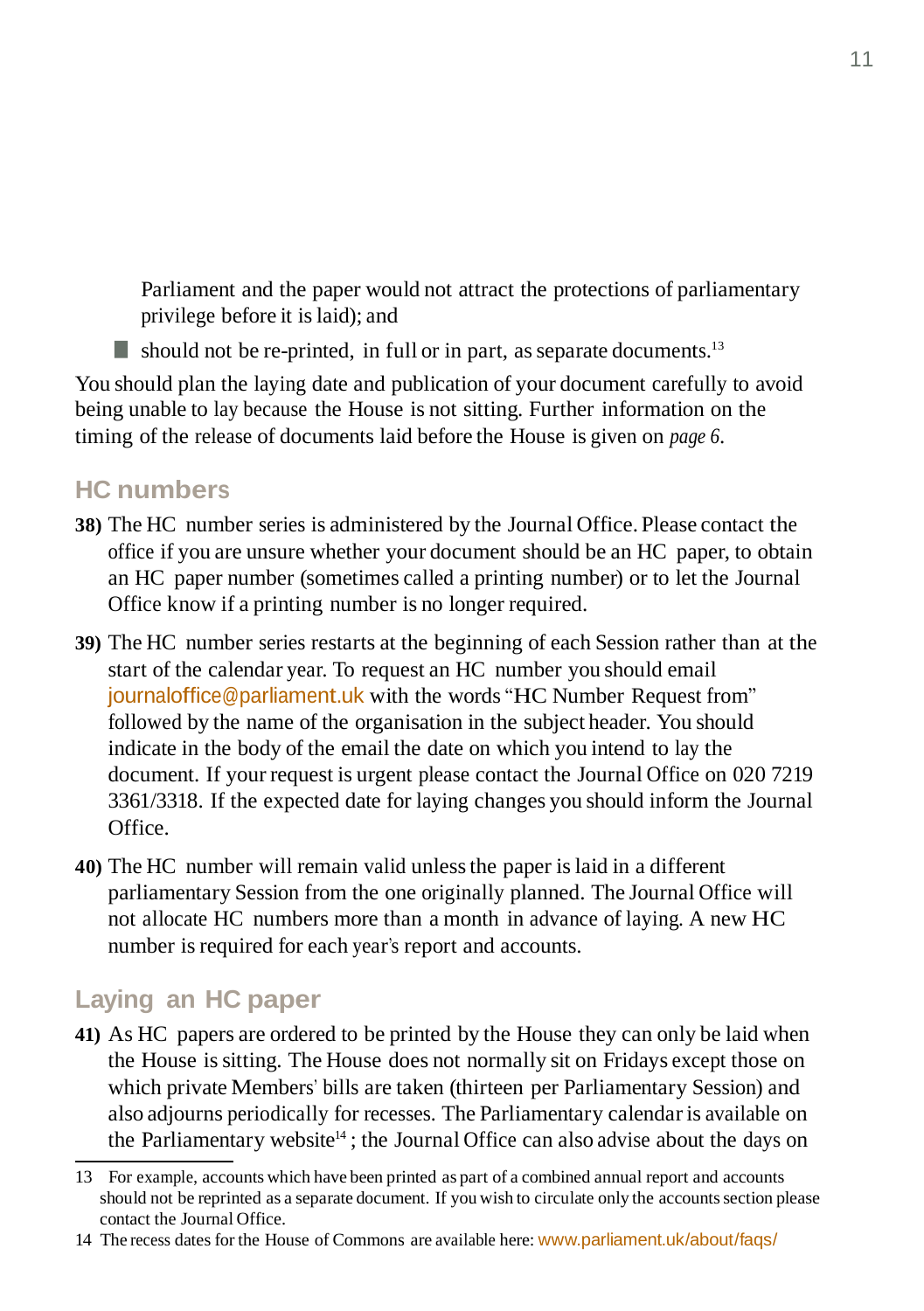which the House is expected to sit. Where possible avoid laying on the last day before a recess; if there is a problem with your paper, you may not be able to lay it until after the recess and this will significantly delay publication. Normal laying requirements asset out at *pages 4 and 5* apply.

#### **Printing and format requirements for Act papers (including unnumbered Act and HC papers)**

- **42)** The printing and format requirements of Act papers are set out at *pages 8 to 9*.
- **43)** The proceduresfor laying Act papers are the same asset out at *pages 4 to 5.*

#### **Papers laid by Return to an Address (Unopposed Returns)**

- **44)** In some cases the government may wish to lay a particularly sensitive report for which there is no statutory requirement or authority to lay, but for which the protection of parliamentary privilege is needed (the Report of the Hallett Review is a recent example). You should contact the Journal Office assoon as possible if you are preparing a paper which falls into this category. The Journal Office can offer further written and oral advice. You should note that the advance agreement of the Clerk of the Journals isrequired and that a motion has to be tabled at least one sitting day in advance and moved and agreed to on the Floor of the House to allow the laying of a Return to an Address.
- **45)** The process of laying a Return to an Address only applies to the House of Commons. If you are laying the same document in the House of Lords, the letter to the Printed Paper Office should state that the document is an unnumbered Command paper.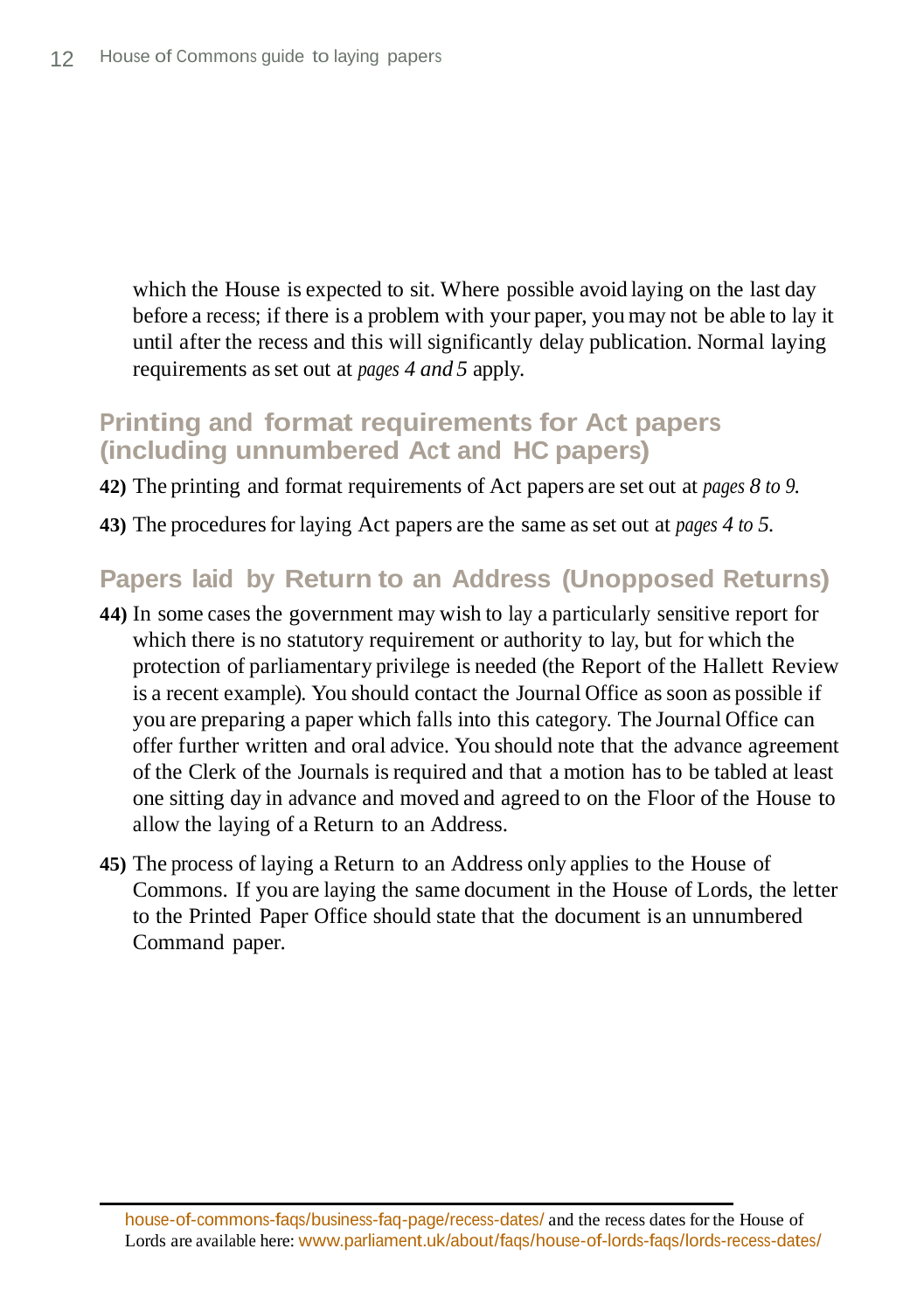## **COMMAND PAPERS**

- **46)** If there is no statutory authority for laying a document, it can be laid "by Command". Command papers are normally required to be laid before both Houses and can be laid on any working day during the existence of a Parliament. Some Command papers appear within a numbered series administered by The National Archives, which allocates the numbers required, and also sets common standards on appearance and format. Guidance is available online.<sup>15</sup> The title page of all Command papersshould state that the document is "Presented to Parliament by the [Secretary of State/Minister for [name of department/position]] by Command of Her Majesty" and be followed by the month and year in which it isto be laid.
- **47)** If you are likely to want to present accounts as a Command paper, you should consult your parent department well in advance. You should not request or use an HC number.
- **48)** You should contact The National Archives if you are planning to produce a document as a Command paper. Contact details are provided on *page 18*.
- **49)** Departments should be aware of other proceedingsthat run alongside the laying of a paper. For example, when a Minister lays a departmental minute on a contingent liability they also need to make a written ministerial statement, for which notice should be given to the Table Office<sup>16</sup>.
- **50)** In some cases papers (e.g. Departmental Minutes) are laid "by Command" but are not printed or published in the numbered series. These tend to have limited distribution. Guidance about unnumbered Command papers should be sought from The National Archives.
- **51)** The proceduresfor laying Command papers are the same asset out at *pages 4 to 5.*

<sup>15</sup> [www.nationalarchives.gov.uk/information-management/our-services/](http://www.nationalarchives.gov.uk/information-management/our-services/publishing-command-papers.htm) [publishing-command-papers.htm.](http://www.nationalarchives.gov.uk/information-management/our-services/publishing-command-papers.htm)

<sup>16</sup> The Table Office can be contacted on [tableoffice@parliament.uk](mailto:tableoffice@parliament.uk) 020 7219 3302 .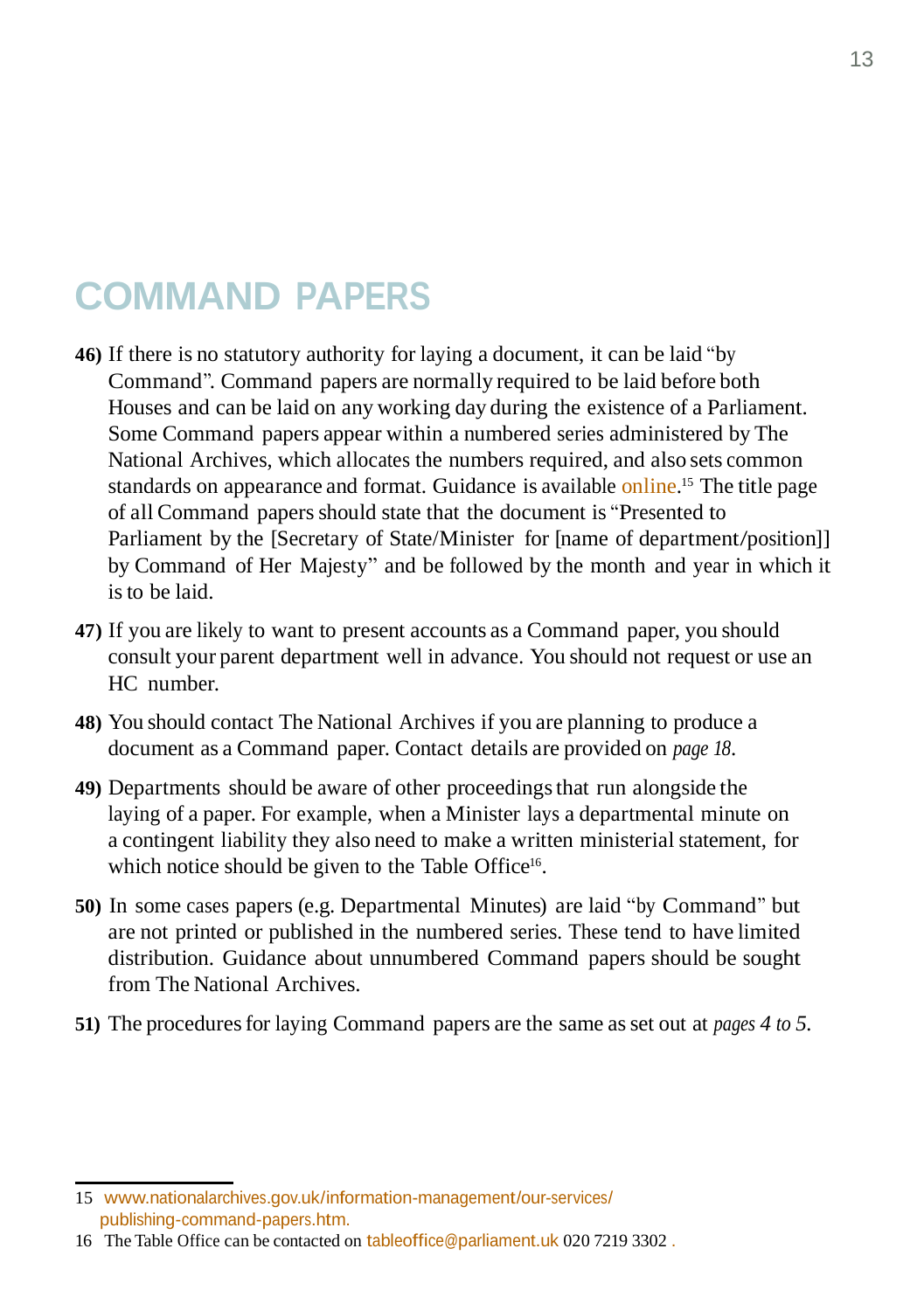# **STATUTORY INSTRUMENTS**

- **52)** Most Statutory Instruments are required to be laid before the House by Act, although some are required to be laid by Statutory Instrument (for example, many Statutory Rules of Northern Ireland). Most Explanatory Memoranda and Impact Assessments are laid by Command. Please ensure that the letter accompanying an instrument clearly sets out whether an instrument has attachments (Explanatory Memorandum or Impact Assessment) and what the laying authority is for the SI and the accompanying documents.
- **53)** Statutory Instruments are usually subject to parliamentary procedure. Please ensure that you include details of which parliamentary procedure an instrument is subject to (including the number of days, if any, applicable to that procedure). If it is not subject to parliamentary procedure please state this in the covering letter.
- **54)** If you are laying an affirmative instrument you will also need to bring a letter to the Journal Office requesting that they arrange for a motion be tabled on the remaining Orders (Future Business B) (*see Appendix 5*).
- **55)** All instruments must bear the National Archives certification imprint at the top of each page, they no longer need to be signed and dated as a true copy.
- **56**) The Joint Committee on Statutory Instruments, the Select Committee on Statutory Instruments and the Secondary Legislation Scrutiny Committee in the House of Lords all scrutinise Statutory Instruments. Further information on the work of these Committees is available online.<sup>17</sup> Departments have a responsibility to ensure that they comply with Statutory Instrument Practice and supply the correct number of hard copies of SIs (in the form in which they were laid before Parliament) to the scrutiny committees.
- **57)** For further information on the preparation and making of Statutory Instruments and the parliamentary procedures relating to them, please contact [SIRegistrar@nationalarchives.gsi.gov.uk.](mailto:SIRegistrar@nationalarchives.gsi.gov.uk)

<sup>17</sup> [www.parliament.uk/business/committees/](http://www.parliament.uk/business/committees/)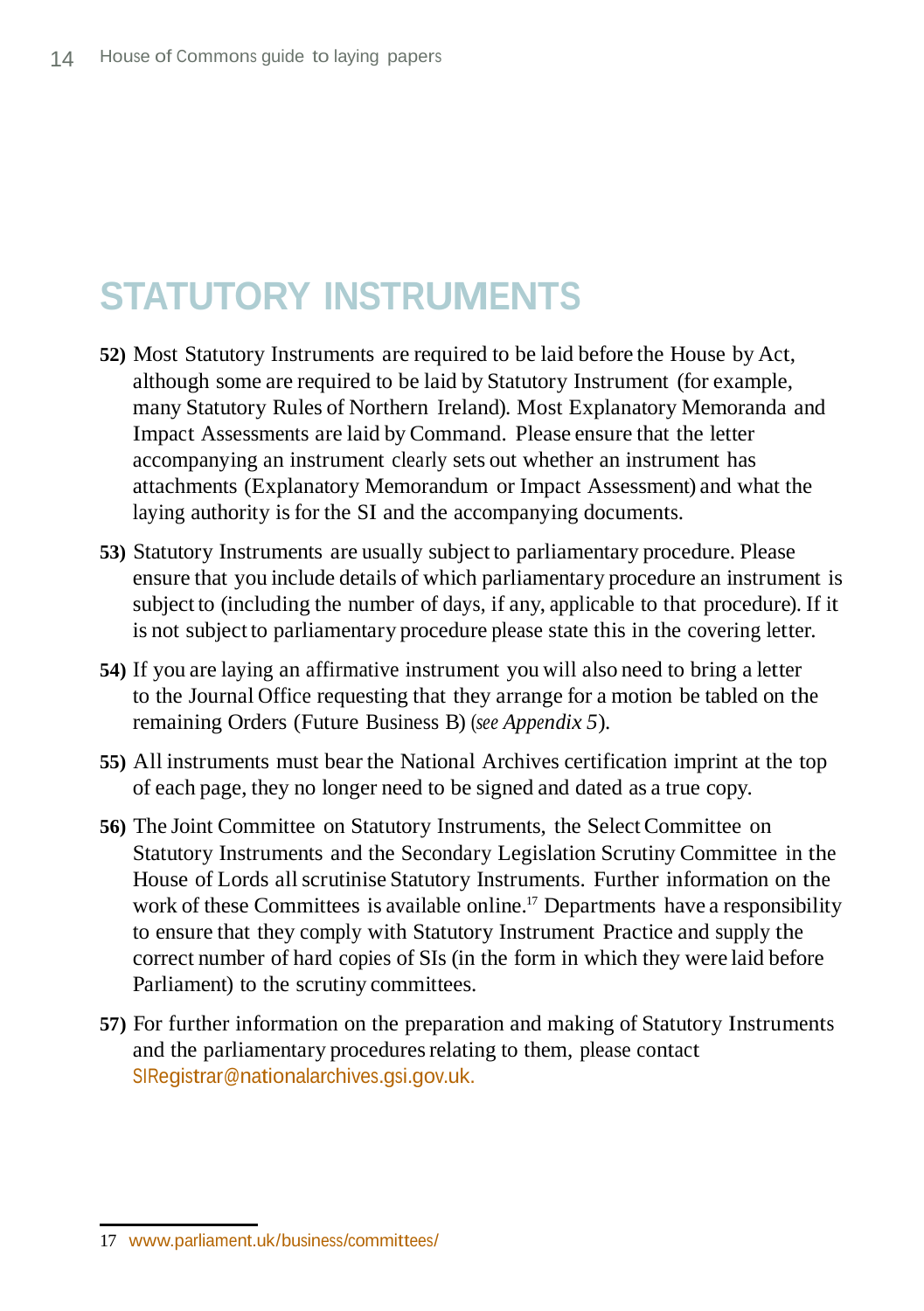- **58)** All SIs should be accompanied by a laying letter (stapled to the front of both copies of the paper) that sets out clearly (see also *Appendix 4*):
	- $\blacksquare$  the title of the document and its number if applicable;
	- $\blacksquare$  the full title of the Act (including the relevant Section) or SI under which it is being laid;
	- $\blacksquare$  (if applicable), that an Explanatory Memorandum and/or Impact Assessment is being laid by Command;
	- **if a Public Bodies Order, that the Explanatory Document is laid** under section 11 of the Public Bodies Act 2011;
	- $\blacksquare$  if a Legislative Reform Order, that the Explanatory Document islaid under section 14 of the Regulatory Reform Act 2006, as well asthe procedure that the Explanatory Document recommends;
	- what, if any, procedure applies to the SI;
	- $\blacksquare$  if an instrument is subject to a praying period, the number of praying days;
	- $\blacksquare$  the name of the laying Minister; and
	- $\blacksquare$  the direct phone number for the person responsible for laying.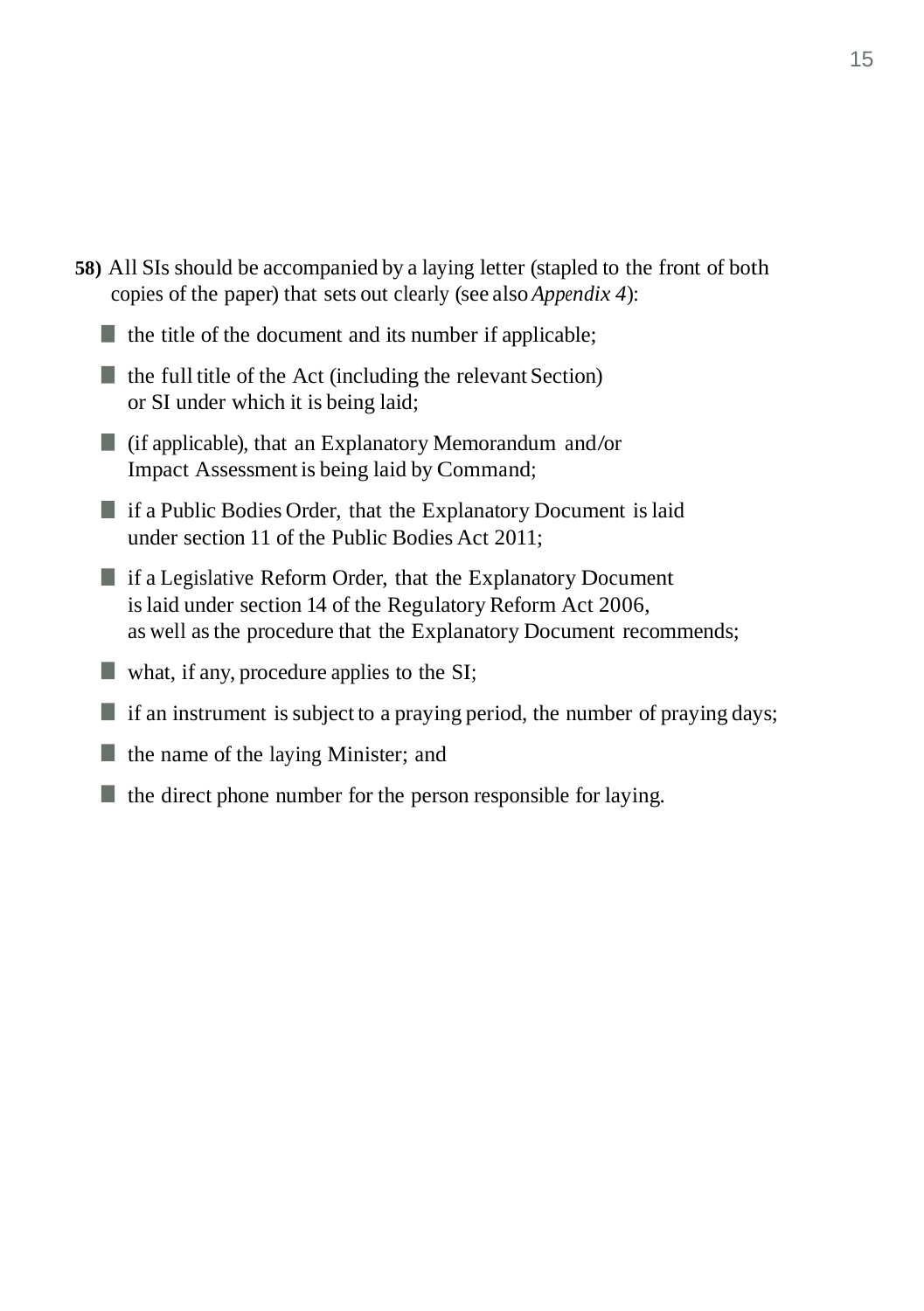## **WITHDRAWING A PAPER AND CORRECTION SLIPS**

### **Corrections to papers**

**59)** If it becomes necessary to correct or revise a document after the document has been laid, you must contact the Journal Office in the Commons and the Printed Paper Office in the Lords prior to the publication and distribution of a correction slip. Correction slips will be accepted for minor, typographical errors that are obvious on the face of the paper. If the correction is substantive, it may be necessary to withdraw your paper and lay it again. Information about correcting documents and correction slip templates are available online from The National Archives. If a correction slip is issued or the paper is re-laid it should be distributed to all known recipients of a document.

#### **Corrections to Statutory Instruments**

- **60)** The laid version of a made instrument (i.e. not a draft) must be the final correct version. If it becomes clear during scrutiny by the Joint Committee on Statutory Instruments that a minor correction is required and should be included in the published version of the instrument, copies of correctionsslips, or revised versions, should be sent to the Journal Office and Vote Office. You should also consult the House of Commons Journal Office, the House of Lords Printed Paper Office and the SI Registrar before deciding to proceed with a correction slip. Please note that made instruments cannot usually be withdrawn. Therefore, if significant corrections are required, the instrument will need to be revoked or an amending SI will need to be made.
- **61)** The laid version of a draft instrument isthe copy that will be debated in a Delegated Legislation Committee and considered by the Joint Committee on Statutory Instruments (JCSI). If corrections that fall within the category regarded by the Joint or Select Committee on Statutory Instruments as "suitable for inclusion in the published version of the instrument" are identified, a correction slip or reprint of the draft may be issued but you should consult the Journal Office in the Commons, the Printed Paper Office in the Lords and Statutory Instrument Registrar before the correction slip or reprint is produced. Such corrections, if identified after approval

<sup>18</sup> https://www.nationalarchives.gov.uk/information-management/producing-officialpublications/parliamentary-papers-guidance/correct-paper/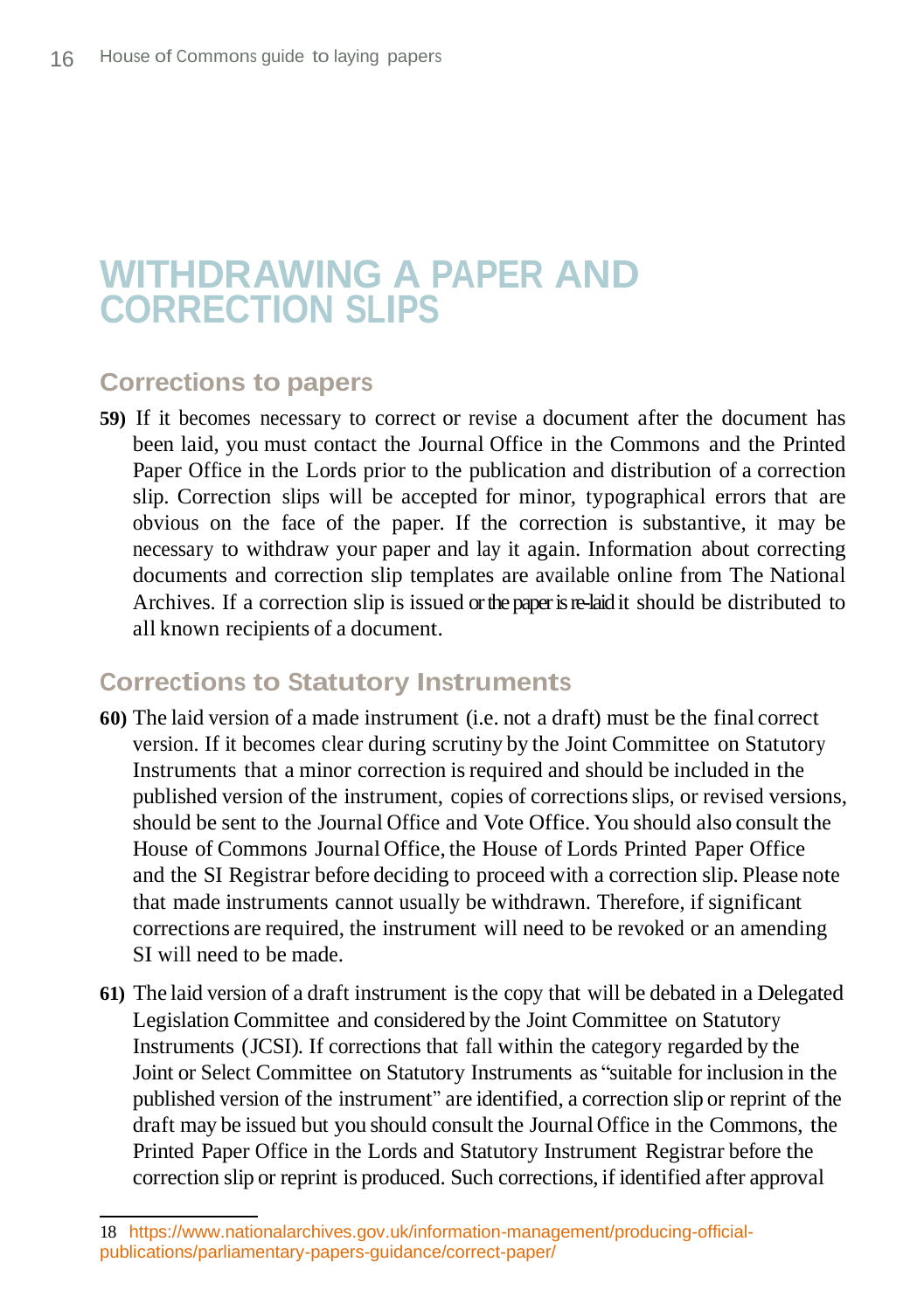by the House, can be made in the published version of the instrument, but a letter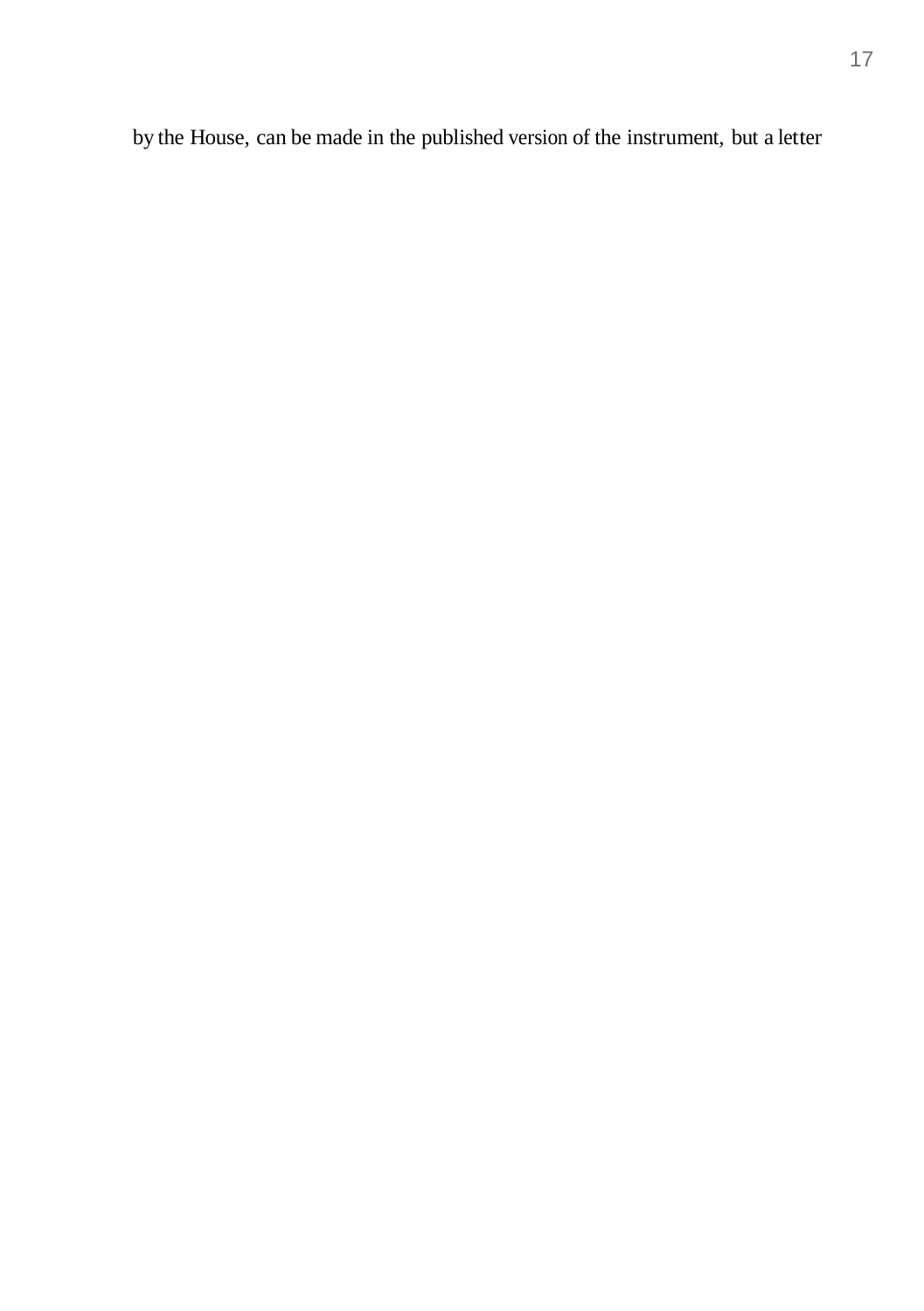outlining the correction should be sent to the Journal Office and Printed Paper Office to be filed with the original laid instrument. Where corrections are outside that category a withdrawal and relaying will be required.

**62)** Explanatory Memoranda and Impact Assessments relating to Statutory Instruments are laid by Command and may be withdrawn (please state which instrument the memorandum relatesto clearly in the covering letter). You should note that correction slips are not permitted in relation to Explanatory Memoranda or Impact Assessments.

#### **Withdrawing a paper**

**63)** If you need to withdraw a paper you will need to lay a withdrawal letter in the Journal Office in the Commons and the Printed Paper Office in the Lords. You should bring three copies of the letter, one of which will be stamped and returned to you as proof of receipt. **Thisletter must be separate from any letter laying a new version of the document.** The letter should include (see *Appendix 7*):

 $\blacksquare$  the full title of the document including any paper reference number;

 $\blacksquare$  the date on which the paper was originally laid;

the reason for withdrawal; and

whether and when a revised copy is to be laid.

**65)** If you are withdrawing a document that has been laid in both Houses of Parliament you will need to contact the Journal Office in the Commons and the Printed Paper Office in the Lords. Withdrawing and relaying a paper should happen on the same day in both Houses. On withdrawal of a document all original copies should be withdrawn from circulation and destroyed.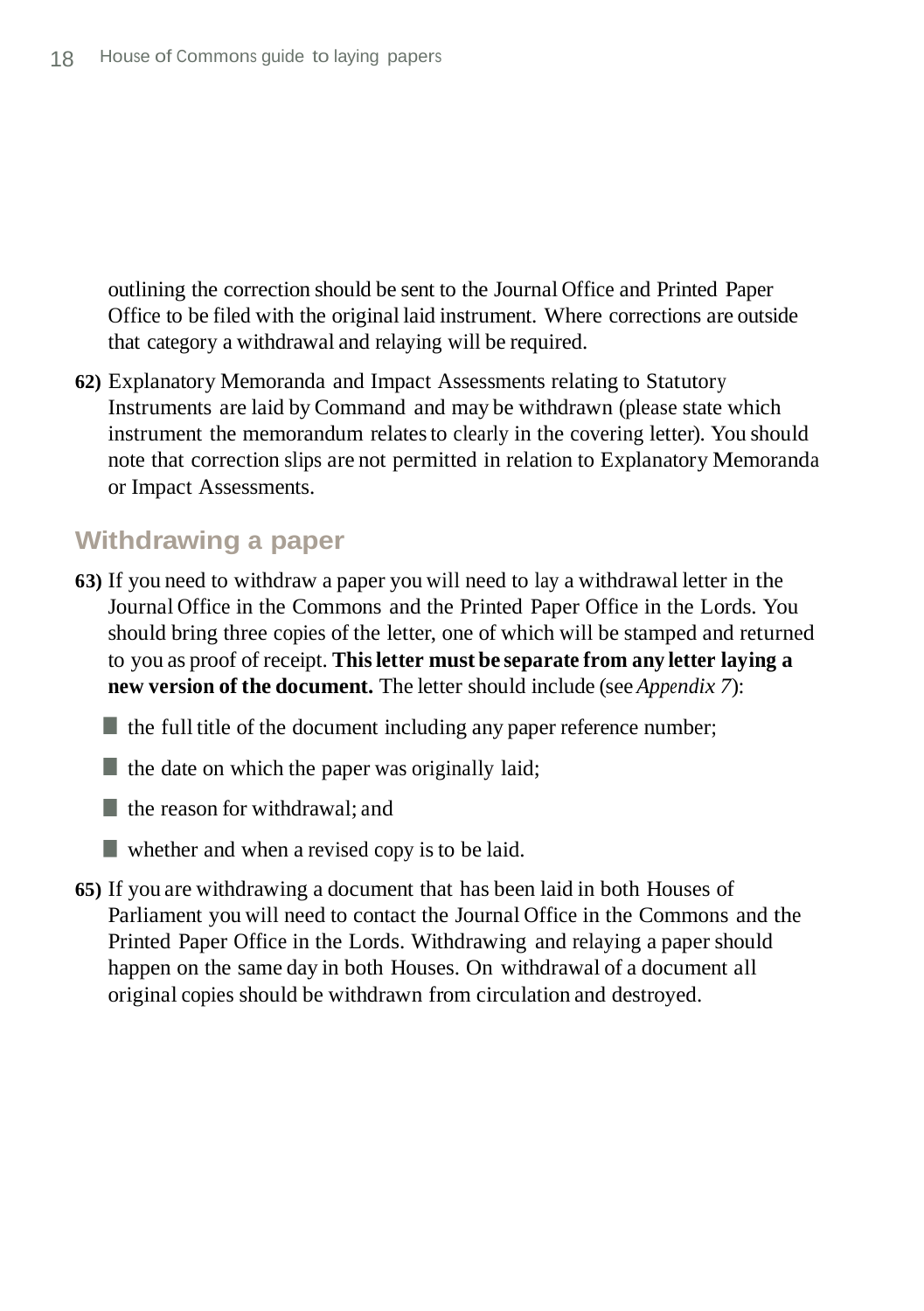# **CONTACTS FOR FURTHER ADVICE**

## **Journal Office, House of Commons**

For advice on laying papersin the House of Commons, format of papers and title page requirements contact: 020 7219 3317/3361 or e-mail journal of fice @parliament.uk

For HC numbers email journal of fice @parliament.uk or, if urgent, contact: 020 7219 3361.

#### **Other contacts**

**Laying papersin the House of Lords:** Clerk of the Printed Paper Office, House of Lords, (020) 7219 1246

**Making papers available to members of the House of Commons:** Vote Office,(020) 7219 3631

Preparing reports and accounts for laying: In the first instance, advice should be sought from the parliamentary branch of your parent department.

To organise the production and/or distribution of HC and Command Papers with the RM617 Lot 1 Framework supplier – **HH Global**: email: commandandhouse.team@hhglobal.com

Lot 1 Framework costs or queries: Crown Commercial Service: CSSprintteam@crowncommercial.gov.uk

For advice concerning the production and publication of HC and Command Papers, and obtaining Command Paper numbers: **The National Archives**, 020 8392 5218 or email [official.publishing@nationalarchives.gov.uk](mailto:official.publishing@nationalarchives.gsi.gov.uk)

**The National Archives Guidance relating to Papers** is also available at [www.nationalarchives.gov.uk/information-management/our-services/](http://www.nationalarchives.gov.uk/information-management/producing-official-publications/parliamentary-papers-guidance/) [parliamentary-papers-guidance.htm](http://www.nationalarchives.gov.uk/information-management/producing-official-publications/parliamentary-papers-guidance/)

**Certificate and Report of the Comptroller and Auditor General**: the appropriate Audit Manager at the National Audit Office.The Parliamentary branch can be contacted on 020 7798 7106 or [Denise.Smith@nao.gov.uk](mailto:Denise.Smith@nao.gsi.gov.uk)

Publication and Registration of Statutory Instruments: **The SI Registrar.** Email: [SIRegistrar@nationalarchives.gov.uk](mailto:SIRegistrar@nationalarchives.gsi.gov.uk)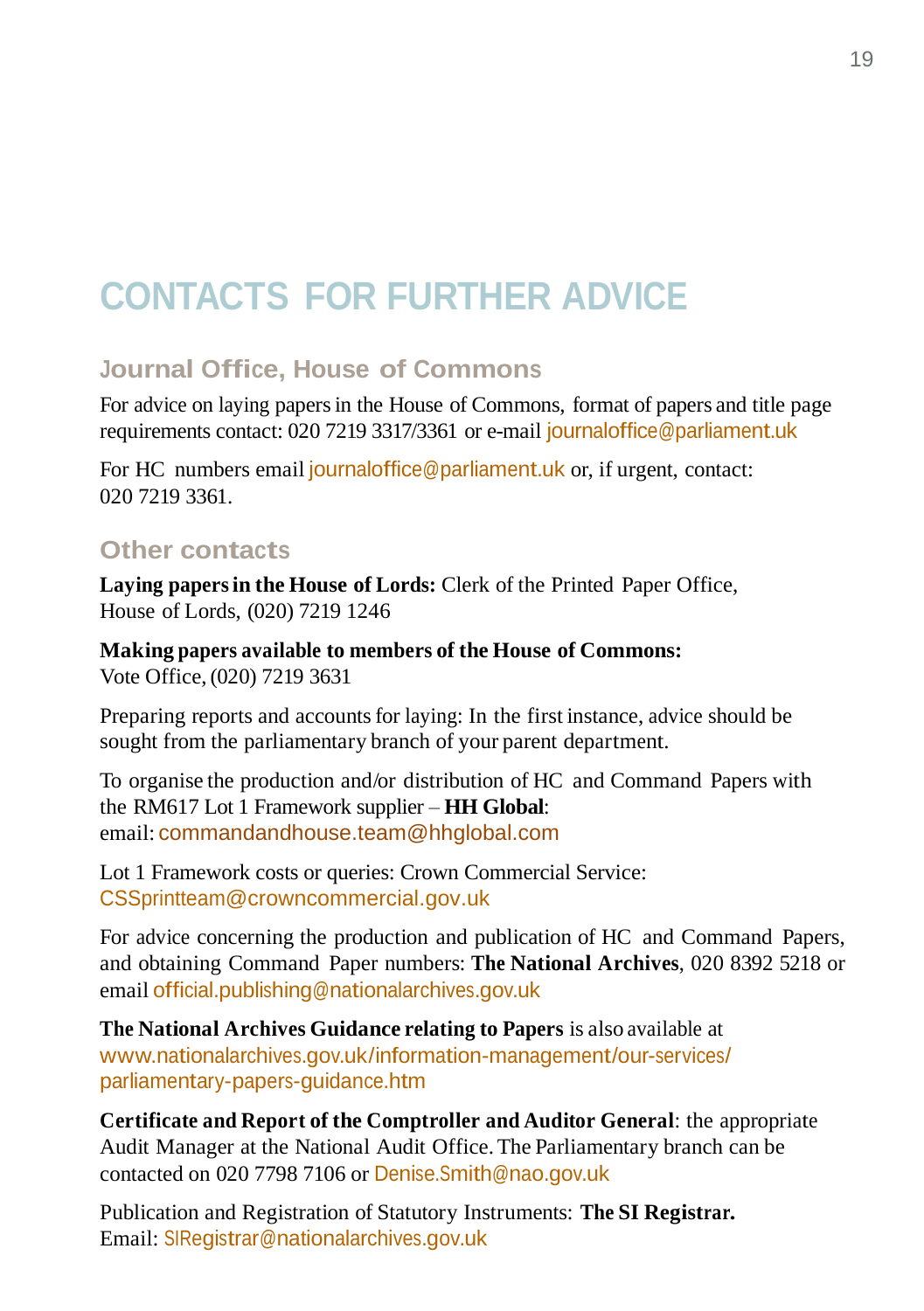# **APPENDICES:**

## Appendix 1: **What can be laid when**

|                                                                                                                                                          | Sitting Day | Adjournment<br>or Recess                               | <b>Dissolution</b>                                              |
|----------------------------------------------------------------------------------------------------------------------------------------------------------|-------------|--------------------------------------------------------|-----------------------------------------------------------------|
| Draft SI                                                                                                                                                 | Yes         | <b>No</b>                                              | No House exists<br>before which any<br>document can<br>be laid. |
| Special Procedure Order                                                                                                                                  | Yes         | <b>No</b>                                              |                                                                 |
| Made SI subject to<br>affirmative resolution<br>before coming into force                                                                                 | Yes         | <b>No</b>                                              |                                                                 |
| Made SI (whether<br>subject to no procedure,<br>negative procedure or<br>affirmative resolution<br>within a statutory period<br>after coming into force) | <b>Yes</b>  | Yes                                                    |                                                                 |
| Command paper                                                                                                                                            | Yes         | Yes                                                    |                                                                 |
| Act paper printed by<br>order of the House                                                                                                               | Yes         | <b>No</b>                                              |                                                                 |
| Other Act paper                                                                                                                                          | Yes         | Received but<br>treated as laid on<br>next sitting day |                                                                 |
| Return to an Address                                                                                                                                     | Yes         | <b>No</b>                                              |                                                                 |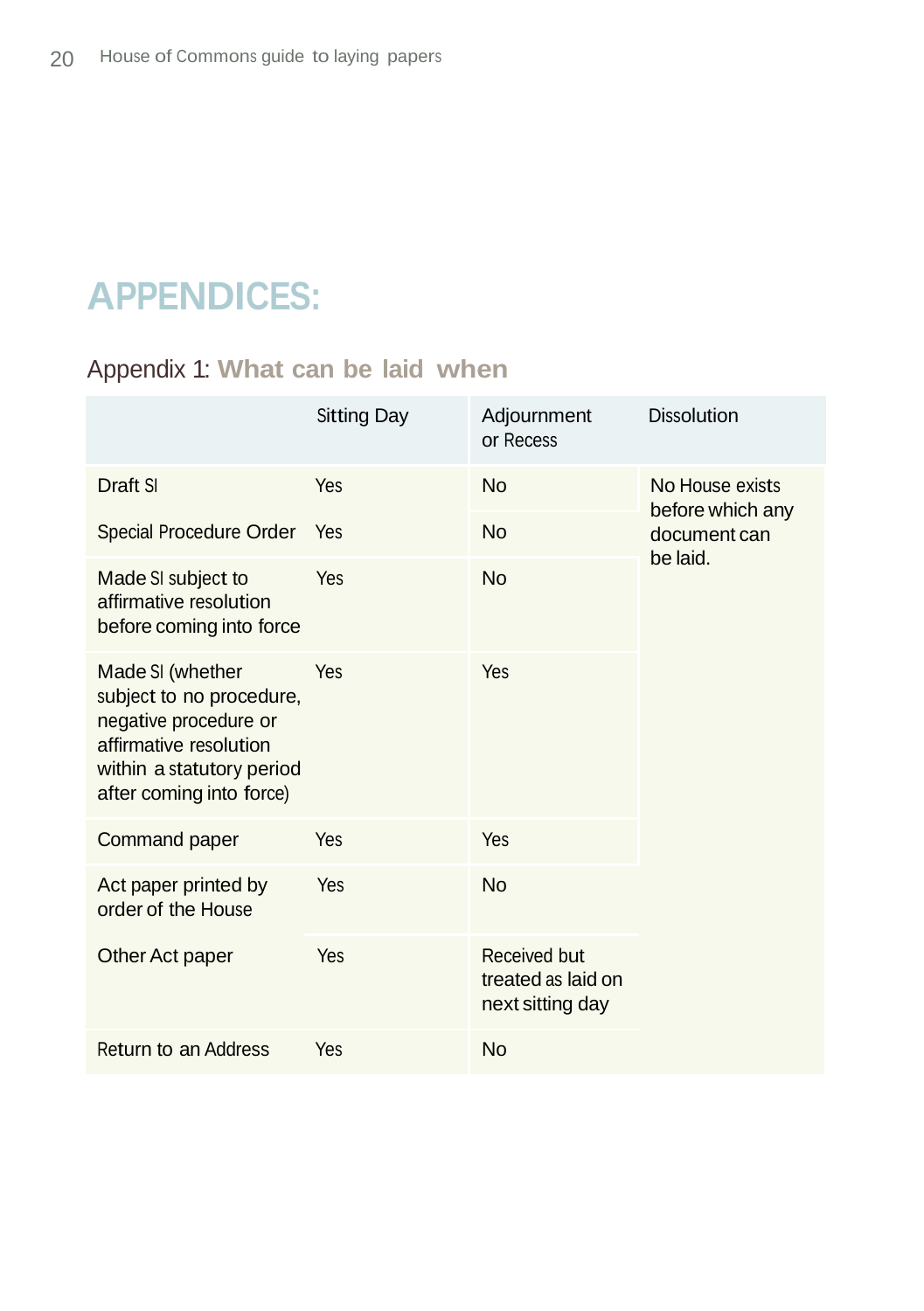Appendix 2: **Sample title page for a House of Commons paper**

## **NAME OF ORGANISATION**

## **Annual Report and Accounts 2014-15**

Presented to Parliament pursuant to Section 9(8) of the Museums and Galleries Act 1992

Ordered by the House of Commons to be printed on 7 July 2015

HC 253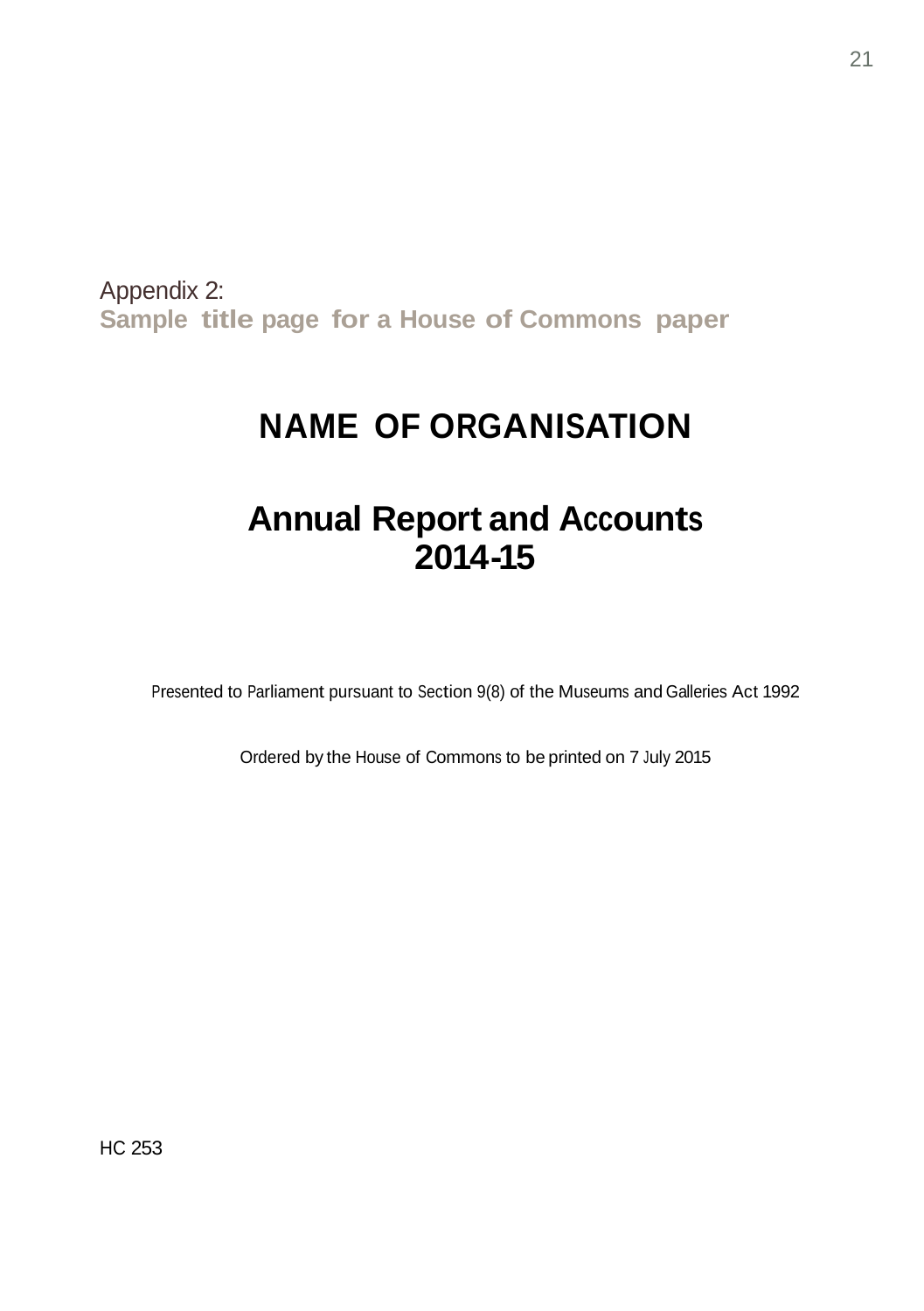#### Appendix 3: **Sample covering letter for an HC paper, Act paper or Command paper**

DEPARTMENTAL CONTACT INFORMATION HERE

**Date** 

The Clerk in Charge Journal Office/Printed Paper Office House of Commons/House of Lords LONDON SW1A 0AA/SW1A 0PW

Dear Sir/Madam,

#### **Title of Document in Bold [HC or Cm No if applicable]**

1. The above paper is presented for laying before [Parliament/ the House of Commons] pursuant to:

#### *[Section of Act under which laying is authorised] or [Section of Act under which laying is authorised, as amended by Section of Amending Act]]*

- 2. We are also laying an explanatory memorandum [and an impact assessment] by Command of her Majesty (if applicable)
- 3. The instrument is subject to: **[Type of Procedure: delete as appropriate]**
	- *a. Special Parliamentary Procedure*
	- *b. Affirmative Resolution*
	- *c. Affirmative Resolution within [x] days*
	- *d. Affirmative Resolution under s.11 Public Bodies Act 2011*
	- *e. Negative Resolution within [x] days*

#### *f. No Procedure*

- 4. [A Printing Order is required and HC XXX has been allocated] (only required for HC Papers)
- 5. Please lay in the name of **[Laying Minister]**

Regards, Parliamentary Branch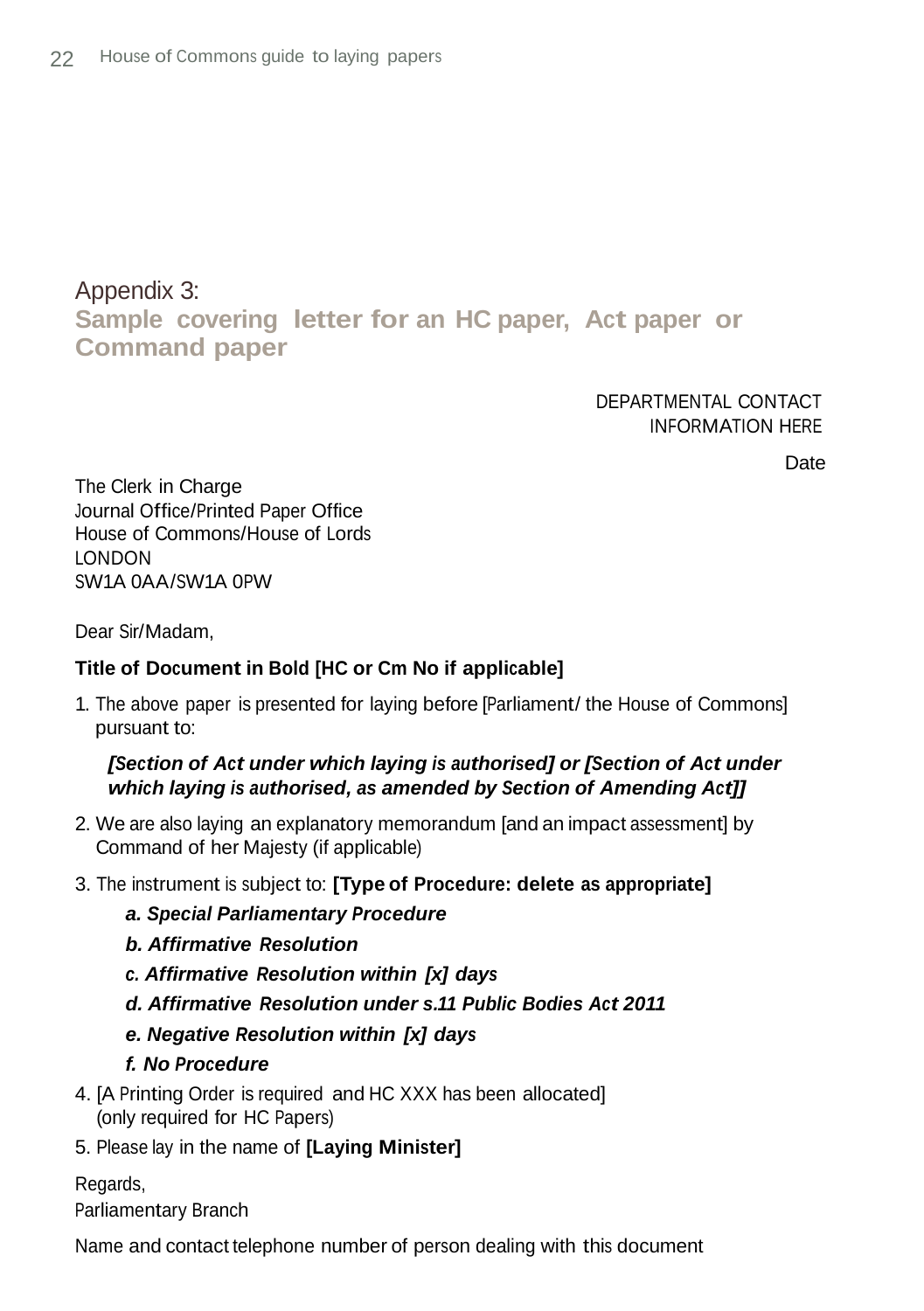#### Appendix 4: **Sample covering letter for a Statutory Instrument**

DEPARTMENTAL CONTACT INFORMATION HERE

Date

The Clerk in Charge Journal Office/Printed Paper Office House of Commons/House of Lords LONDON SW1A 0AA/SW1A 0PW

Dear Sir/Madam,

#### **[Draft] Title of SI in Bold**

1. [[Draft] Title of SI] [SI No. 20 X X/Y Y Y] is presented for laying before [Parliament/ the House of Commons] pursuant to:

[Section of Act under which laying is authorised] or [Section of Act under which laying is authorised, as amended by Section of Amending Act]

2. We are also laying [an explanatory memorandum [and an impact assessment] by Command of her Majesty]/[an explanatory document under s.11 Public Bodies Act 2011]/[ an explanatory document under s.14 Regulatory Reform Act 2006 recommending the X X X X X procedure]

3. The instrument is [a Legislative Reform Order]/ [subject to **[Type of Procedure: delete as appropriate]]**

- **a. Special Parliamentary Procedure b. Affirmative Resolution**
- **c. Affirmative Resolution within [x] days**
- **d. Affirmative Resolution under s.11 Public Bodies Act 2011**
- **e. Negative Resolution within [x] days**

#### **f. No Procedure**

4. Please lay in the name of **[Laying Minister]**

Regards,

Parliamentary Branch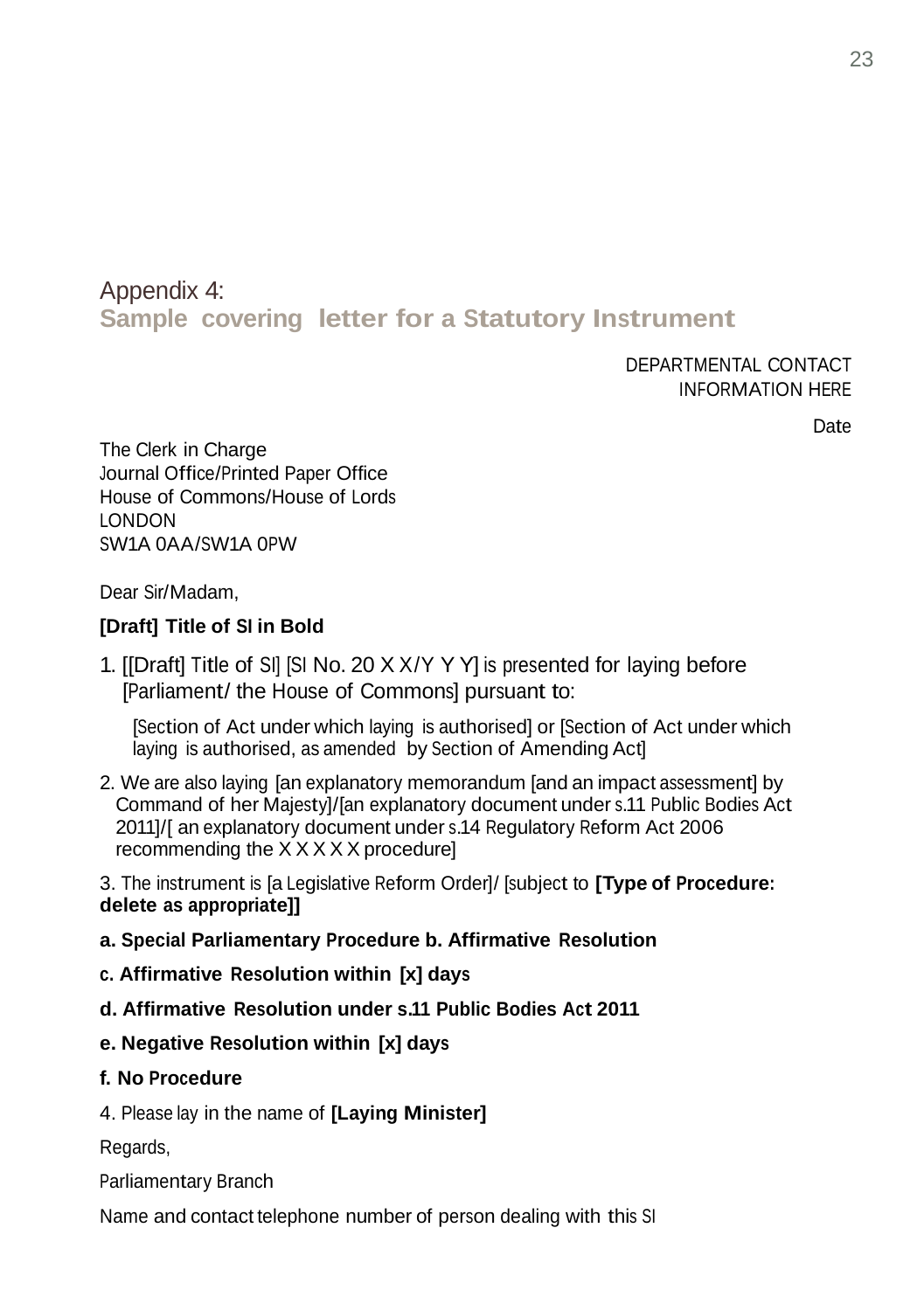### Appendix 5: **Sample letter requesting a motion to be tabled:**

#### DEPARTMENTAL CONTACT INFORMATION HERE

**Date** 

The Clerk in Charge Journal Office House of Commons LONDON SW1A 0AA

Dear Sir/Madam,

#### **Full title of Document in Bold and SI/HC/Cm. No if applicable**

Please can you arrange for a motion to be tabled in Future Business to approve the following Statutory Instrument which is subject to the [Affirmative procedure]. The information relating to the SI is as follows:

- Name of instrument: []
- (if applicable) SI number: []
- Laid date: []
- Laid in [both Houses/the House of Commons]
- Laying Minister: []

Regards Parliamentary Branch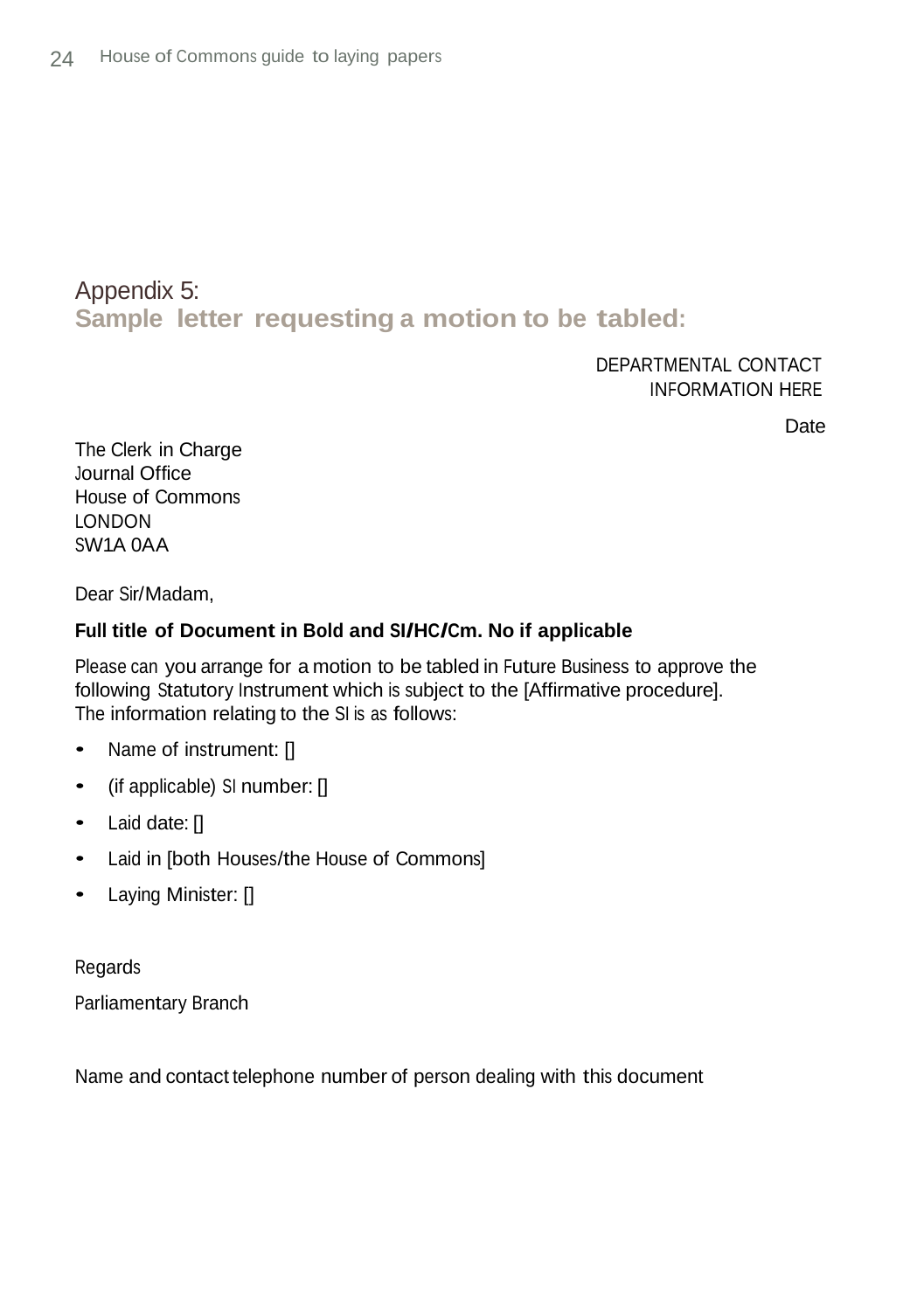Appendix 6: **Sample letter withdrawing a paper:**

#### DEPARTMENTAL CONTACT INFORMATION HERE

**Date** 

The Clerk in Charge Journal Office/Printed Paper Office House of Commons/House of Lords LONDON SW1A 0AA/SW1A 0PW

Dear Sir/Madam,

#### **Full title of Document in Bold and SI/HC/Cm. No if applicable**

- 1. Due to an error in the above document, which was **laid on [date]**, it needs to be withdrawn.
- 2. [The document is not subject to Parliamentary Procedure]
- 3. A corrected version of this document is being laid today/ will be laid on [date].

Regards Parliamentary Branch